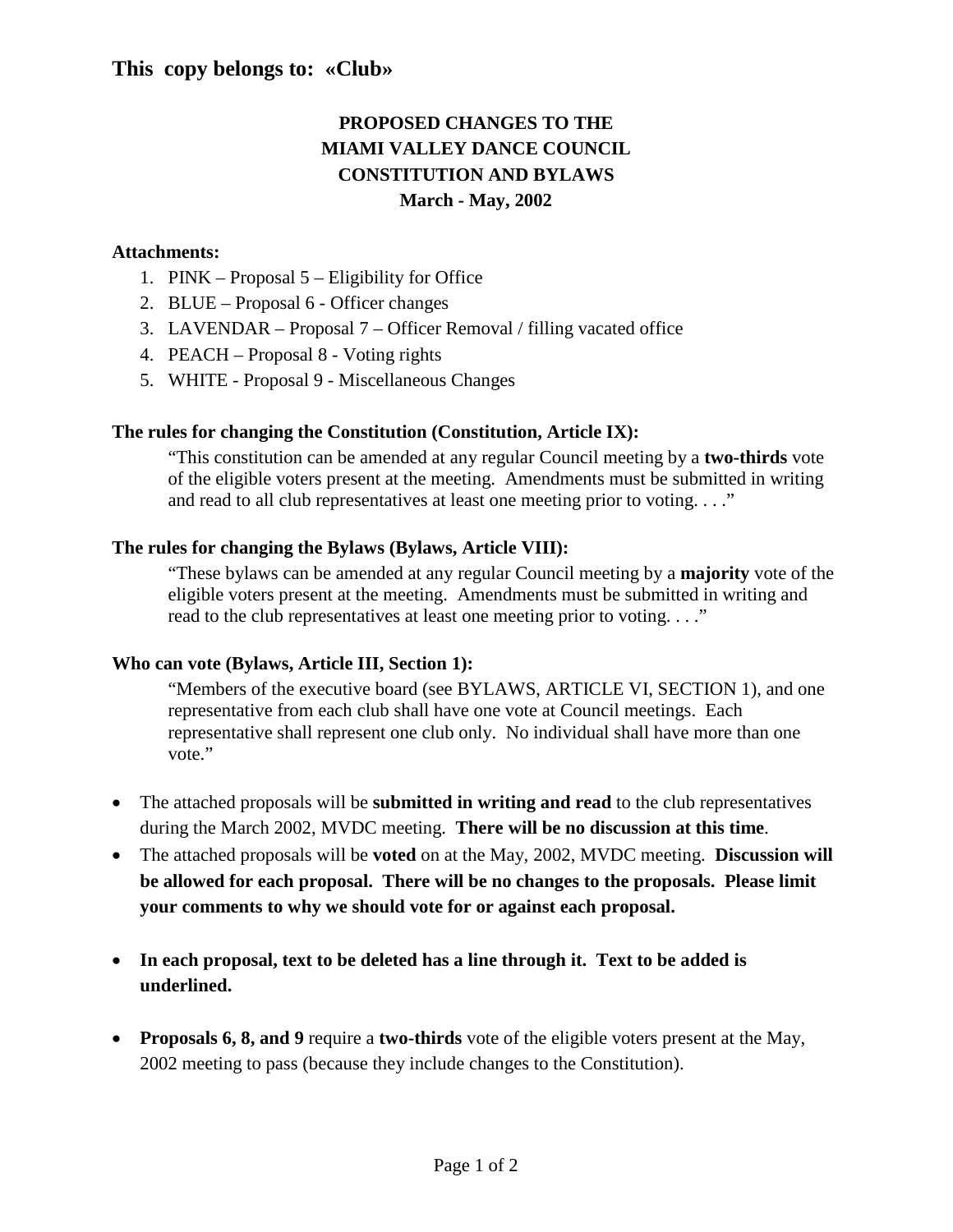## **This copy belongs to: «Club»**

- **Proposals 5 and 7** require a **majority** vote of the eligible voters present at the May, 2002 meeting to pass (because they only include changes to the Bylaws).
- **Eligible voters present** will be determined from the **sign in sheet** at the May, 2002 meeting.
- **Each proposal will be voted on separately. Approved changes will be accumulative unless otherwise noted in the proposal.**

These proposals, along with a copy of the Constitution and Bylaws ratified on November 13, 2001, may be viewed on the web at:

http://www.geocities.com/leslie\_hyll/mvdc

Thank you for your kind attention and cooperation.

The Constitution and Bylaws Review Committee:

Leslie Hyll, Chair, leslie\_hyll@ameritech.net Iris Maloney Neal Morrisey Fay Samborsky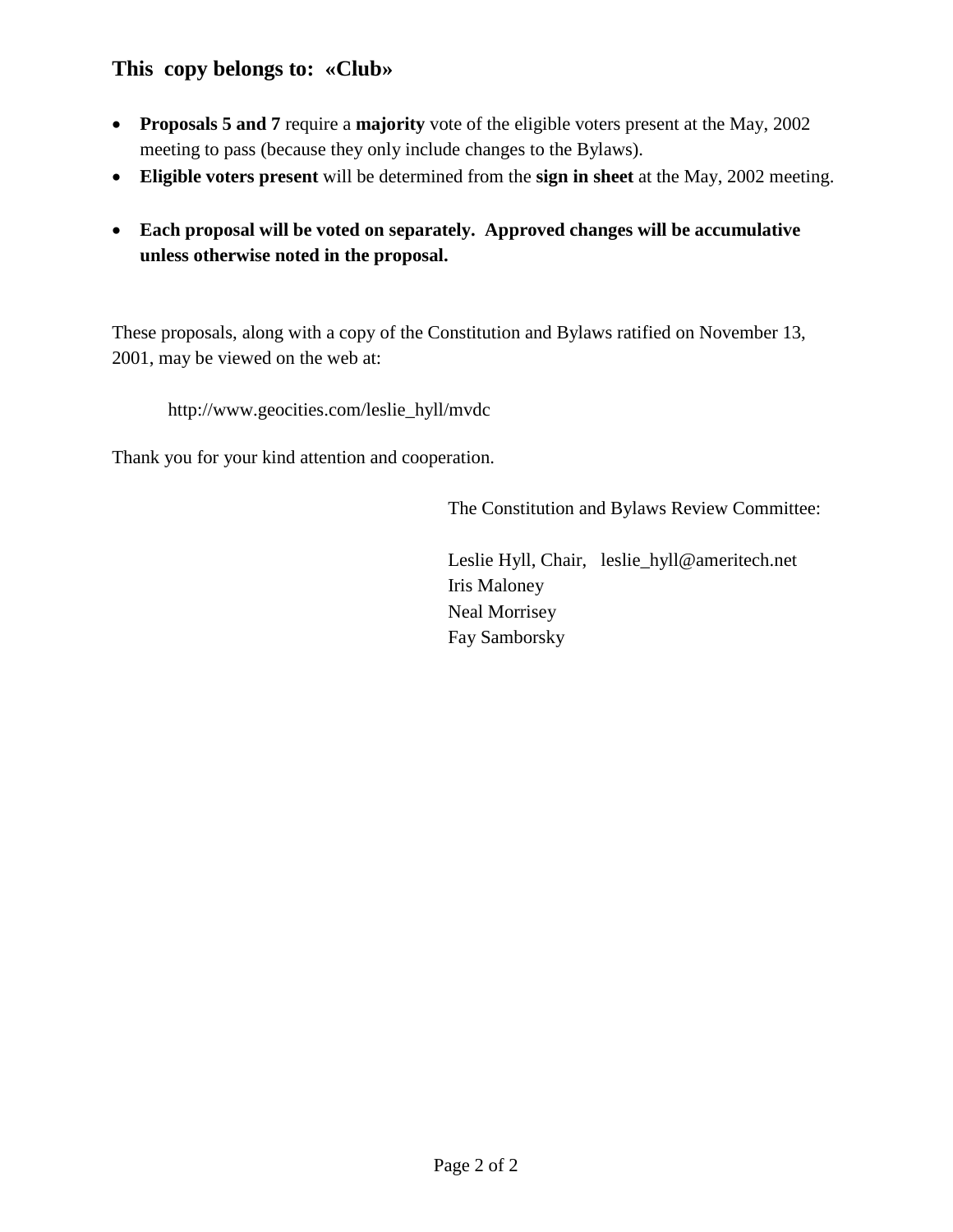# **PROPOSAL 5 – Eligibility for Office**

## **March, 2002**

This Proposal is against the Bylaws, Article II, Section 1.A.

### **Rationale:**

This proposed change would make callers, cuers and other dance leaders eligible to be officers of the Council. With the Council's and clubs' dwindling membership, fewer dancers seem to be interested in serving as officers in clubs or Council. Including leaders as prospective Council officers increases the officer candidate pool. Many callers are also dancers and deserve the opportunity to serve. Since the current newsletter editor is considered an officer, the Council is violating the current bylaw. Please note that the leader would still have to be a member of a Council club.

### **ARTICLE II. ELECTION OF OFFICERS**

- Section 1. The Nominating Committee shall present a slate of candidates at the September meeting.
	- A. Candidates for elected offices shall not be limited to representatives to the Council. Members of any Council club, excluding callers and leaders, are eligible for nomination. Candidates must be members of at least one Council club.
	- B. Each name presented must be accompanied by a letter from the candidate stating he/she understands and will accept the duties and responsibilities of said office if elected.
	- C. Council members may nominate additional candidates at the September and November meetings provided they have a letter from the nominee attesting to the above.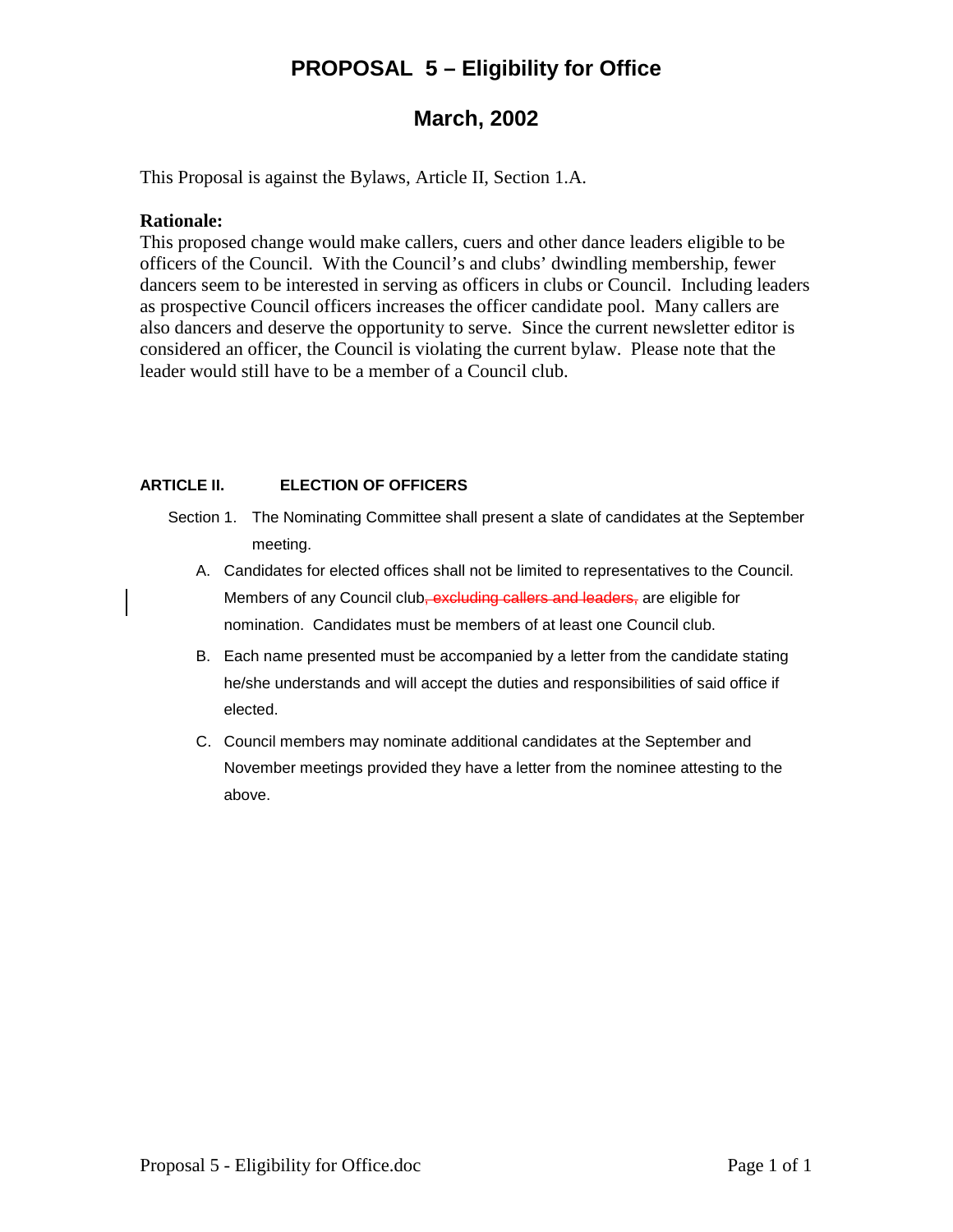# **PROPOSAL 6 – Officer Changes**

# **March, 2002**

This proposal covers various changes regarding officers.

- It moves appointed officers (newsletter editor and state corp representatives) to standing committees. As there would then be no appointed officers, all references to "elected and appointed officers" have been simplified to "officers".
- It better defines the role of the immediate past president.
- It proposes general changes to the duties of the officers.
- It clarifies or modifies the officers' Terms of Office.

For brevity, only those sections with changes have been provided in full.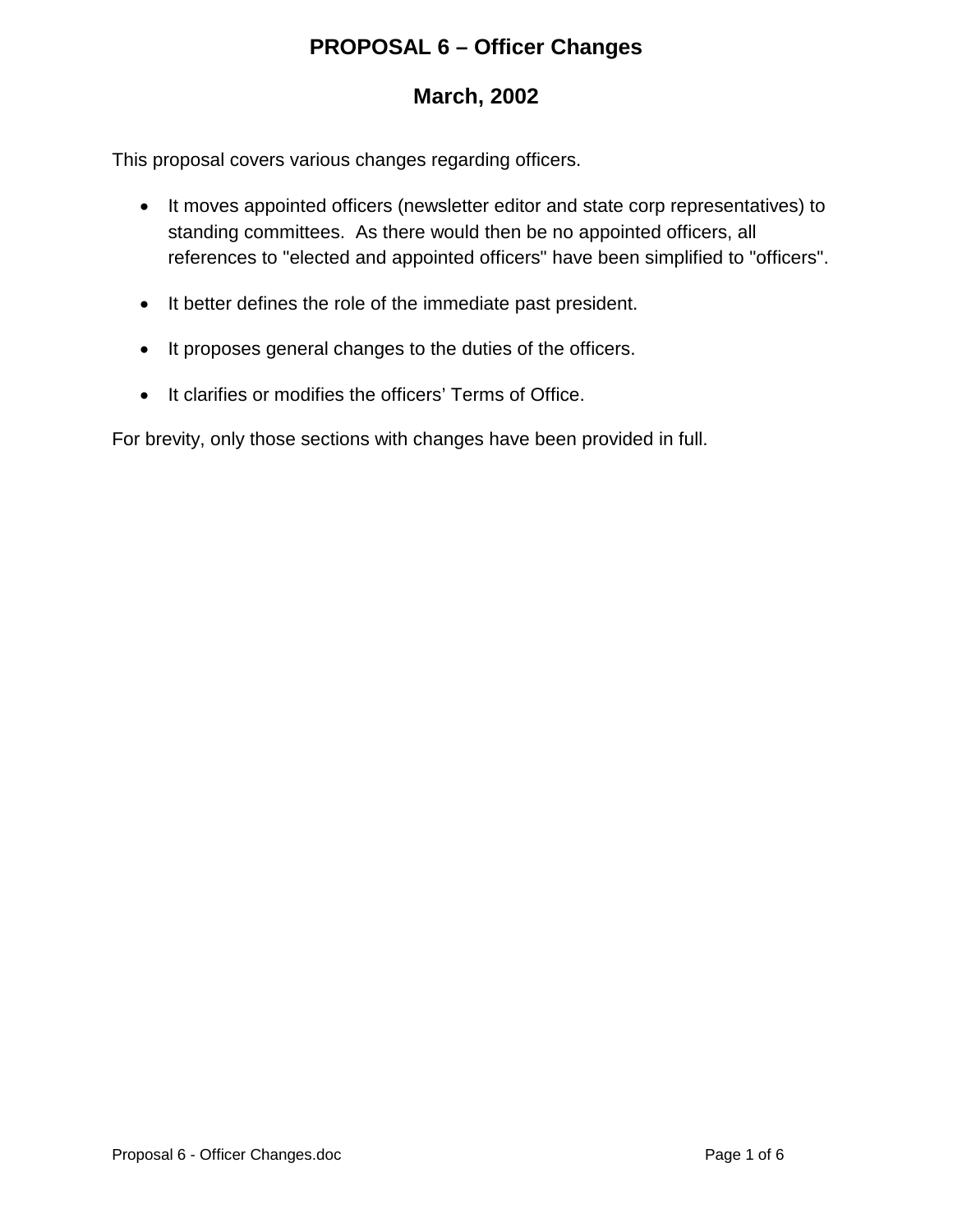### **November 13, 2001**

### **ARTICLE I. NAME …**

### **ARTICLE II. PURPOSE …**

### **ARTICLE III. INCORPORATION**

The Miami Valley Dance Council was incorporated under the laws of the State of Ohio on 24 April 1980 by Certificate #553700. The Law Clinic of D.W. Bench, 3560 W. Siebenthaler Avenue, Dayton, Ohio 45406,The Council secretary will maintain the corporation record book.

- Section 1. A listing of new officers and trustees and any constitution revisions shall be included in the corporation record book each year.
- Section 2. A statement of continual existence of the Corporation must be filed with the Ohio Secretary of State every five years.
- Section 3. The Council president<sub>r</sub> shall be listed as the statutory agent for the Corporation at the time of the initial or subsequent filings.<sub>7</sub> That person shall serve as statutory agent in the position for five years.
- Section 4. The Corporation was declared federal income tax exempt under Internal Revenue Code Section 501(C) (4) as of April 26, 1991.

### **ARTICLE IV. OPERATION**

Council members as a corporate body shall determine policies of the Miami Valley Dance Council, Inc. The trustees shall oversee operation of the Council. Elected and appointed oOfficers shall assure efficient and effective operation and management.

### **ARTICLE V. MEMBERSHIP …**

#### **ARTICLE VI. OFFICERS**

The elected-officers of the Council shall be the trustees, the president, the vice president, the secretary, and the treasurer, and the immediate past president. The appointed officers shall be the editor of the Miami Valley Dance News and representatives to the Ohio Corporation of Dance Clubs, Inc. (Amended on November 1, 1988, and rescinded on September 10, 1991.)

#### **ARTICLE VII. MEETINGS**

Section 1. …

- Section 2.
- Section 3. To facilitate an orderly transition, Aan executive board organizational meeting shall be held in Decemberprior to January 1. The purpose of this meeting is for with-current and newlyelected officers present to exchange office information and records.

#### **ARTICLE VIII. DISSOLUTION …**

### **ARTICLE IX. AMENDMENTS…**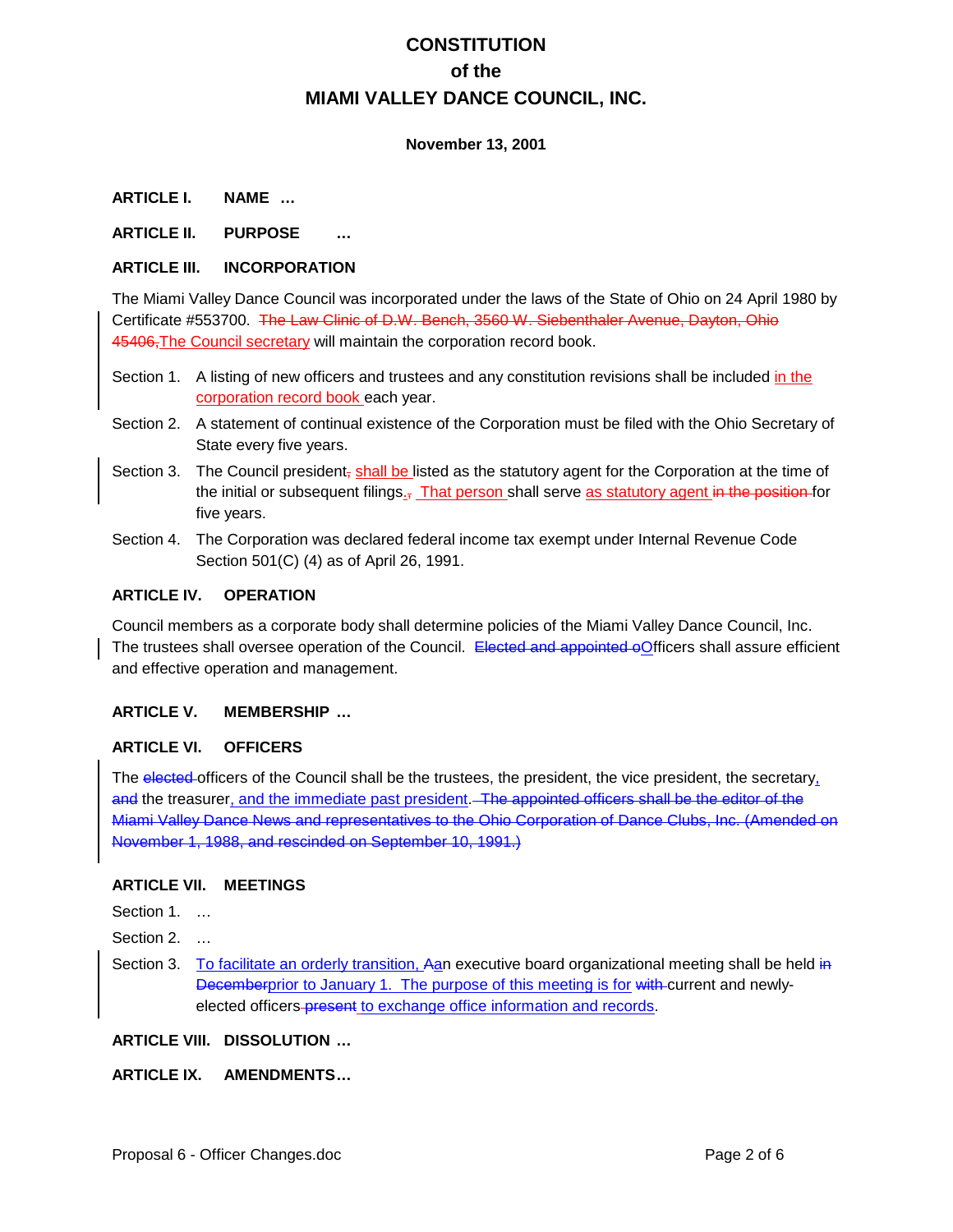### **November 13, 2001**

### **ARTICLE I. DUTIES OF THE OFFICERS**

- Section 1. Trustees (Four4 elected) ...
- Section 2. President
	- A. Presides at Council meetings.
	- B. Manages business of the Council.
	- C. Prepares and submits a budget, with Executive Committee inputs, for Council approval in November each year.

### C.D. Appoints

- 1.Officers. (See CONSTITUTION, ARTICLE VI, and BYLAWS, ARTCILE II, SECTION 5D.)
- 2.1.Standing committees (with the exception of the Michael Solomon Support Committee), (See BYLAWSBylaws, ARTICLE Article VI, SECTION Section 3.)
- 3.2. Ad hoc committees. (See BYLAWSBylaws, ARTICLE Article VI, SECTION Section 4.)
- D.E. Serves as chairman of the executive committee.
- $E.E.$  Becomes and  $E$  an ex-officio member of all committees, except the nominating committee.
- F.G. Maintains official files.
- Section 3. Vice President ...
- Section 4. Secretary
	- A. Records minutes and attendance of all business proceedings. Keeps a list of all committee members and a copy of the constitution.
	- B. Keeps a list of all committee members.
	- C. Keeps current copies of the Constitution and Bylaws. Keeps standing policies current with decisions made during Council meetings.
	- D. Maintains the corporation record book. (See Constitution, Article III.)
	- B.E. Processes business correspondence for the Council as required.
- Section 5. Treasurer ...
- **Section 6. Immediate Past President** 
	- A. Facilitates transition to new president.
	- B. Acts as an advisor.

### Section 6.Editor of Miami Valley Dance News

A.Edits, prepares for publication, and distributes the Miami Valley Dance News six times a year.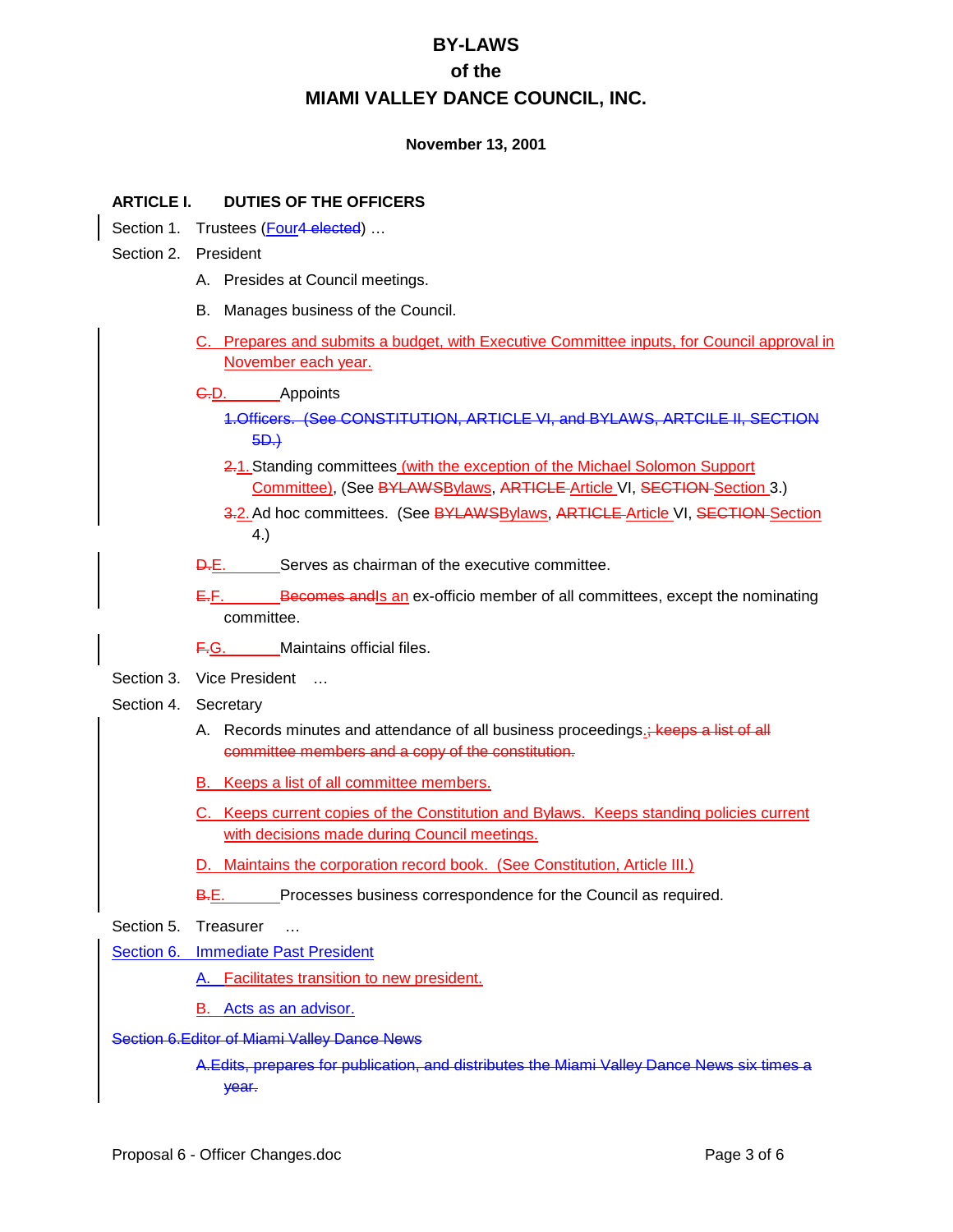### **November 13, 2001**

### Section 7.State Representatives (2)

A.Represent Council at meetings of the Ohio Corporation of Dance Clubs, Inc.

B.Act in advisory capacity for the Council.

### **ARTICLE II. ELECTION OF OFFICERS**

- Section 1. The Nominating Committee shall present a slate of candidates at the September meeting.
	- A. Candidates for elected offices shall not be limited to representatives to the Council. Members of any Council club, excluding callers and leaders, are eligible for nomination. Candidates must be members of at least one Council club.
	- B. …
	- C. …
- Section 2. …
- Section 3. …
- Section 4. …
- Section 5. Terms of Office
	- A. An elected-officer, except the trustees-and treasurer, shall serve a one-year term and may be re-elected for one additional term in that office.
	- 1.B.The trustees shall be elected for a two-year term and may be reelected for one additional term. Two trustees shall be elected in odd years for a two-year term. Two trustees shall be elected in even years for a two-year term. Trustees may be re-elected for one additional term.
		- 2.The treasurer shall be elected for a one-year term and may be reelected for an unspecified number of terms.
	- B.C. An Council memberindividual may be elected to an office previously held after a two-year interim.
	- C.D. An elected officer may be elected to any other office but may not serve two offices at one time.
	- D.An appointed officer, excluding callers and leaders, must also be a member of at least one Council club. The appointee shall be ratified by the Council and serve a one-year term except state corporation representatives who serve two-year terms. All appointed officers may be reappointed by the president. The number of terms is not limited.
	- F.E. The immediate past president shall serve as a member of the Council and the executive board for one year.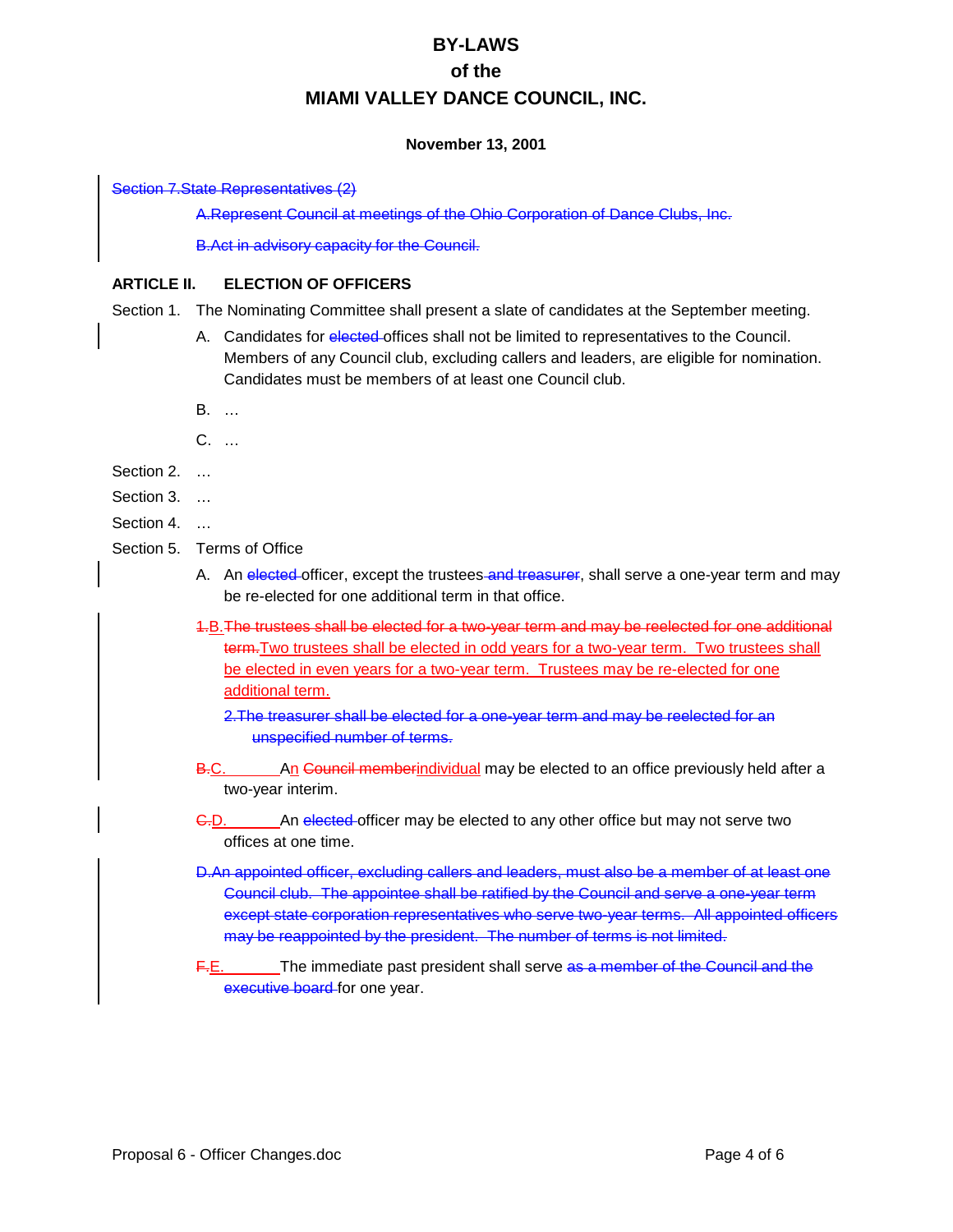### **November 13, 2001**

- **ARTICLE III. MEMBERSHIP …**
- **ARTICLE IV. MEMBERSHIP GUIDELINES …**
- **ARTICLE V. OPERATIONAL PROCEDURES …**
- **ARTICLE VI. COMMITTEES**
- Section 1. Executive Board
	- A. Consists of elected and appointed Council the officers (see CONSTITUTIONConstitution, ARTICLE-Article VI)-and immediate past president.
	- B. Functions for emergency action only between regular Council meetings.
	- C. Has powers of the Council, except to reverse any action of the Council.
	- D. Provides minutes of special meetings at the next regular Council meeting.
- Section 2. Executive Committee
	- A. Consists of the Executive Board plus the chairpersons of all committees.
	- B. Assists in the management of and makes recommendations to the Council.

Section 3. Standing Committees & Representatives

These committees and representatives serve a one-year term unless otherwise indicated. Chairpersons need not be Council representatives but must be ratified by the Council unless otherwise indicated.

- A. Community Relations / Publicity Committee …
- B. Schedule-Printing Committee …
- C. Awards Committee …
- D. Historian …
- E. Michael Solomon Support Committee …
- F. Newsletter Committee
	- 1. Collects club dance news and schedules.
	- 2. Solicits advertisements and subscribers.
	- 3. Prepares newsletter for reproduction.
	- 4. Distributes newsletter bimonthly.
	- 5. Maintains records of advertisers and subscribers.
	- 6. Maintains editorial standards.
- G. Representatives to Ohio Corporation of Dance Clubs, Inc.
	- 1. One representative shall be appointed each year. Each representative shall serve a two-year term. (There are a total of 2 representatives.)
	- 2. Represents Council at meetings of the Ohio Corporation of Dance Clubs, Inc.
	- 3. Acts in an advisory capacity to the Council.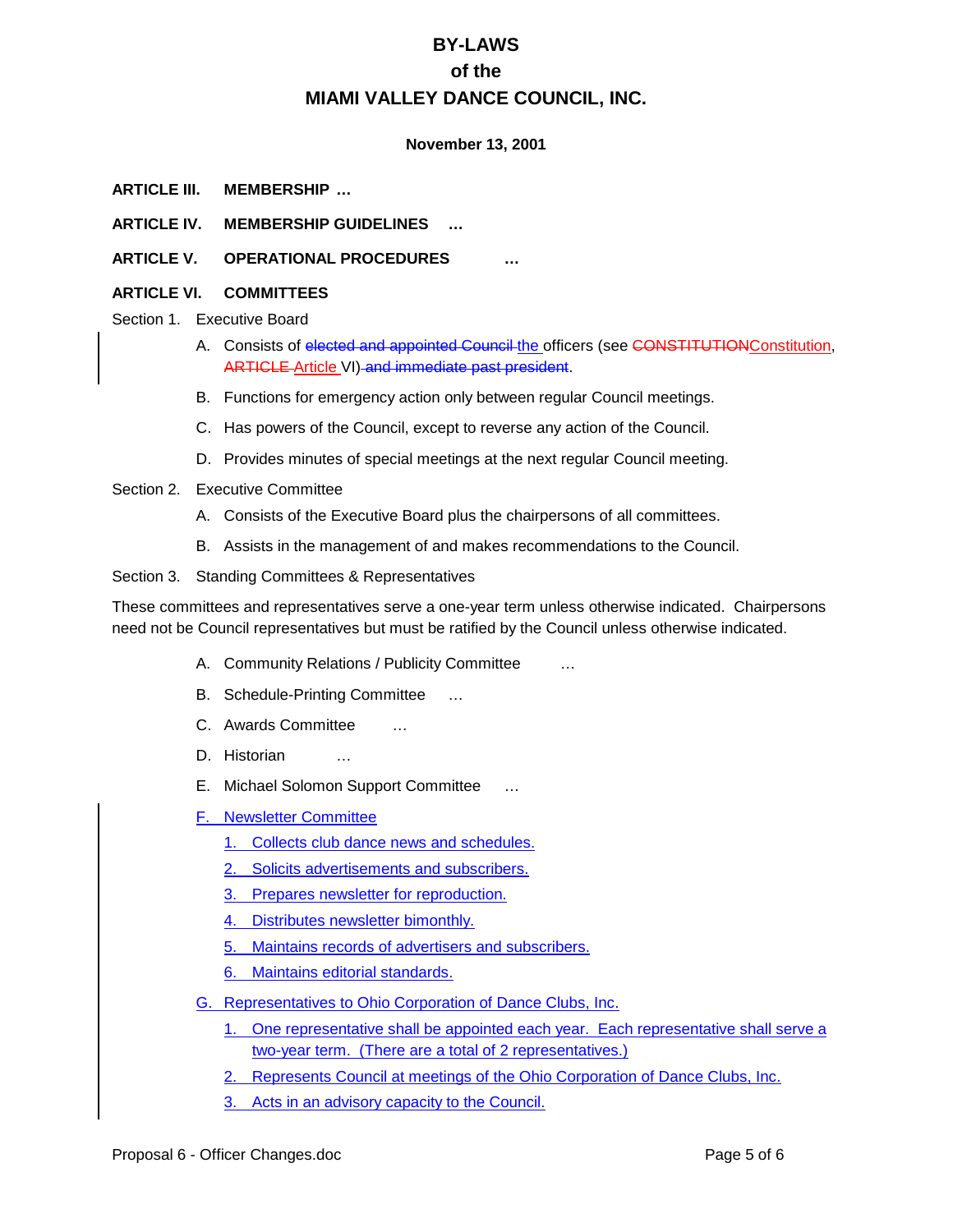### **November 13, 2001**

Section 4. Ad Hoc Committees ...

**ARTICLE VII. AMENDMENTS …**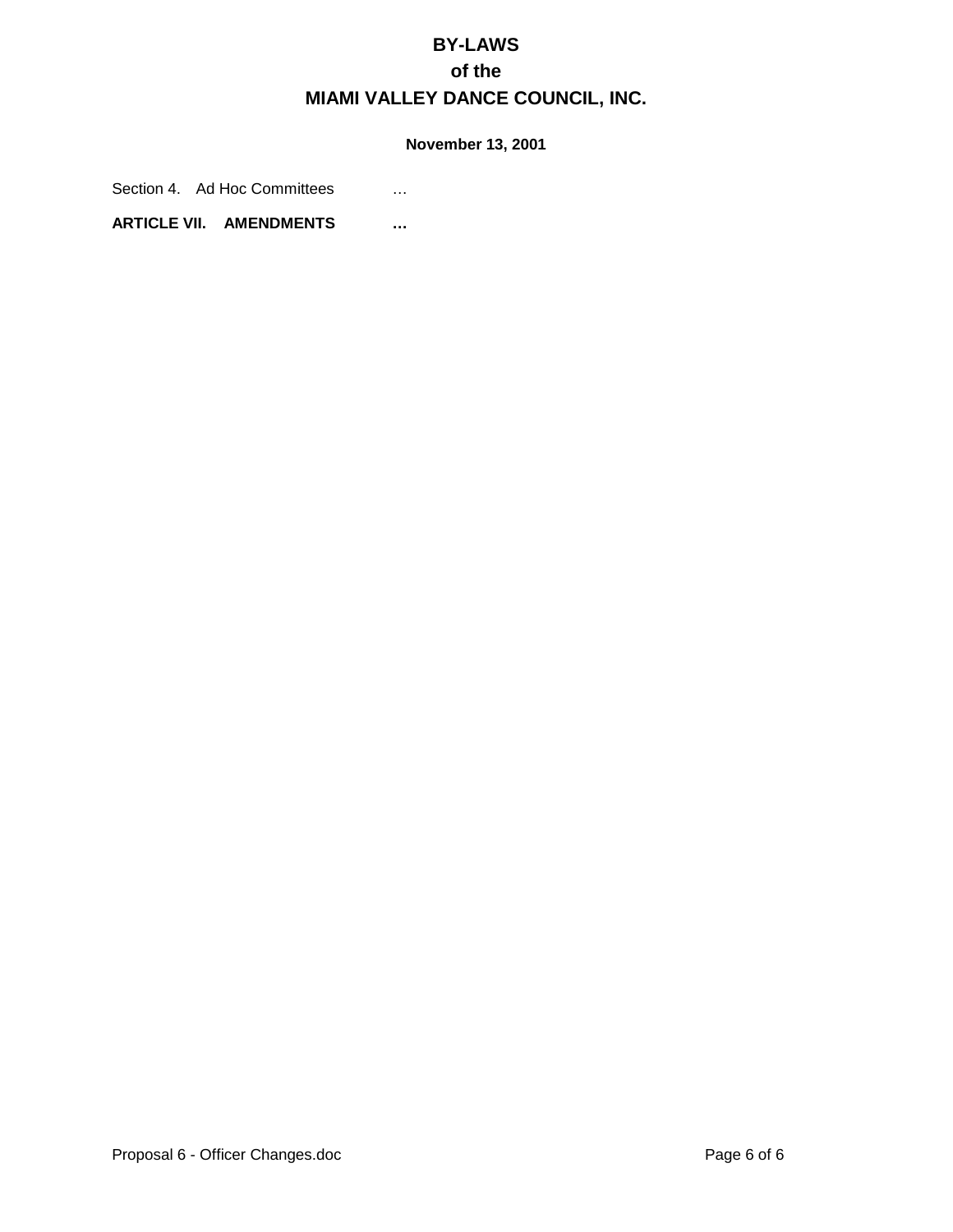## **PROPOSAL 7 - Officer Removal – Vacated Offices**

# **March 2002**

This proposal adds a clause to define how an officer may be removed from office.

This proposal also adds a clause to define how to fill an office that has been vacated.

This proposal also adds a clause to define who will execute the duties of an office for an officer who has been temporarily incapacitated. (For example, if the treasurer is incapacitated for a couple of months due to illness but expects to be able to return to office and fulfill his/her duties, this defines who will perform those duties in the interim.)

For brevity, only those sections with changes have been provided.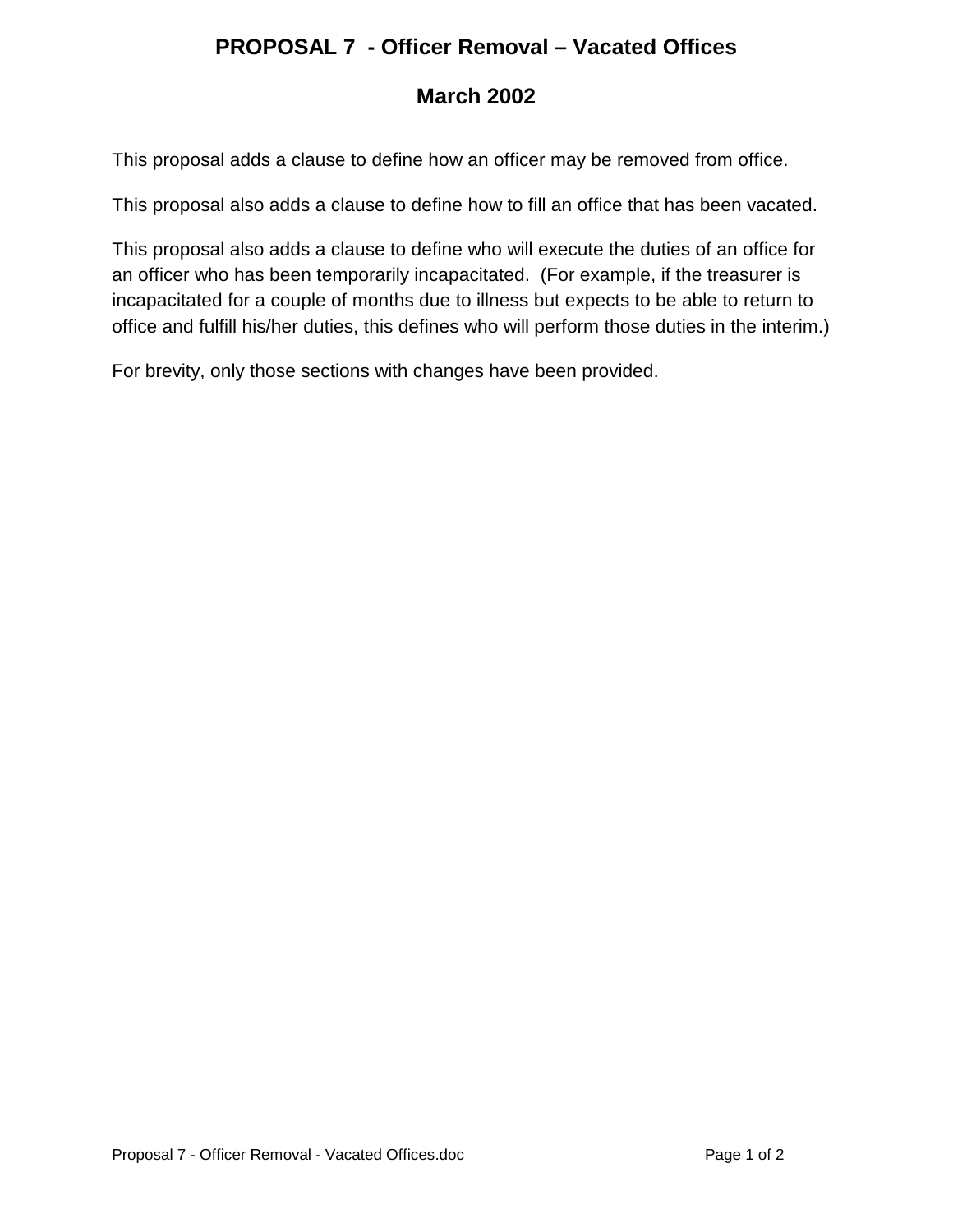### **November 13, 2001**

### **ARTICLE I. DUTIES OF THE OFFICERS**

- Section 1. Trustees (4 elected)
	- A. Oversee operation of the Council
	- B. Provide future planning recommendations to the Council.
	- C. Assume the duties of any temporarily incapacitated officer except the President until the officer is able to resume the duties of the office.
- Section 2. President ...
- Section 3. Vice President
	- A. Manages operation of lesson classes and workshops sponsored by the Council.
	- B. Assumes the duties of the president in his/her absence.
- Section 4. Secretary ...
- Section 5. Treasurer ...
- Section 6. Editor of Miami Valley Dance News . . .
- Section 7. State Representatives (2) . . .

### **ARTICLE II. ELECTION OF OFFICERS**

- Section 1. . . . .
- Section 2. . . . .
- Section 3. . . . .
- Section 4. . . .
- Section 5. . . .
- Section 6. Removal from Office Any officer may be removed from office for misconduct or neglect of duty by a two-thirds vote of the eligible voters present and voting. (See Bylaws, Article III, Section 1.)
- Section 7. Filling a Vacated Office The Executive Board may appoint a temporary replacement for a vacated office and notify the council members of a special election to be held at the next regularly scheduled meeting. If the time remaining in the term of office is four months or less, the appointed replacement will complete the term and no special election will be held.
- **ARTICLE III. MEMBERSHIP …**
- **ARTICLE IV. MEMBERSHIP GUIDELINES . . .**
- **ARTICLE V. OPERATIONAL PROCEDURES . . .**
- **ARTICLE VI. COMMITTEES . . .**
- **ARTICLE VII. AMENDMENTS . . .**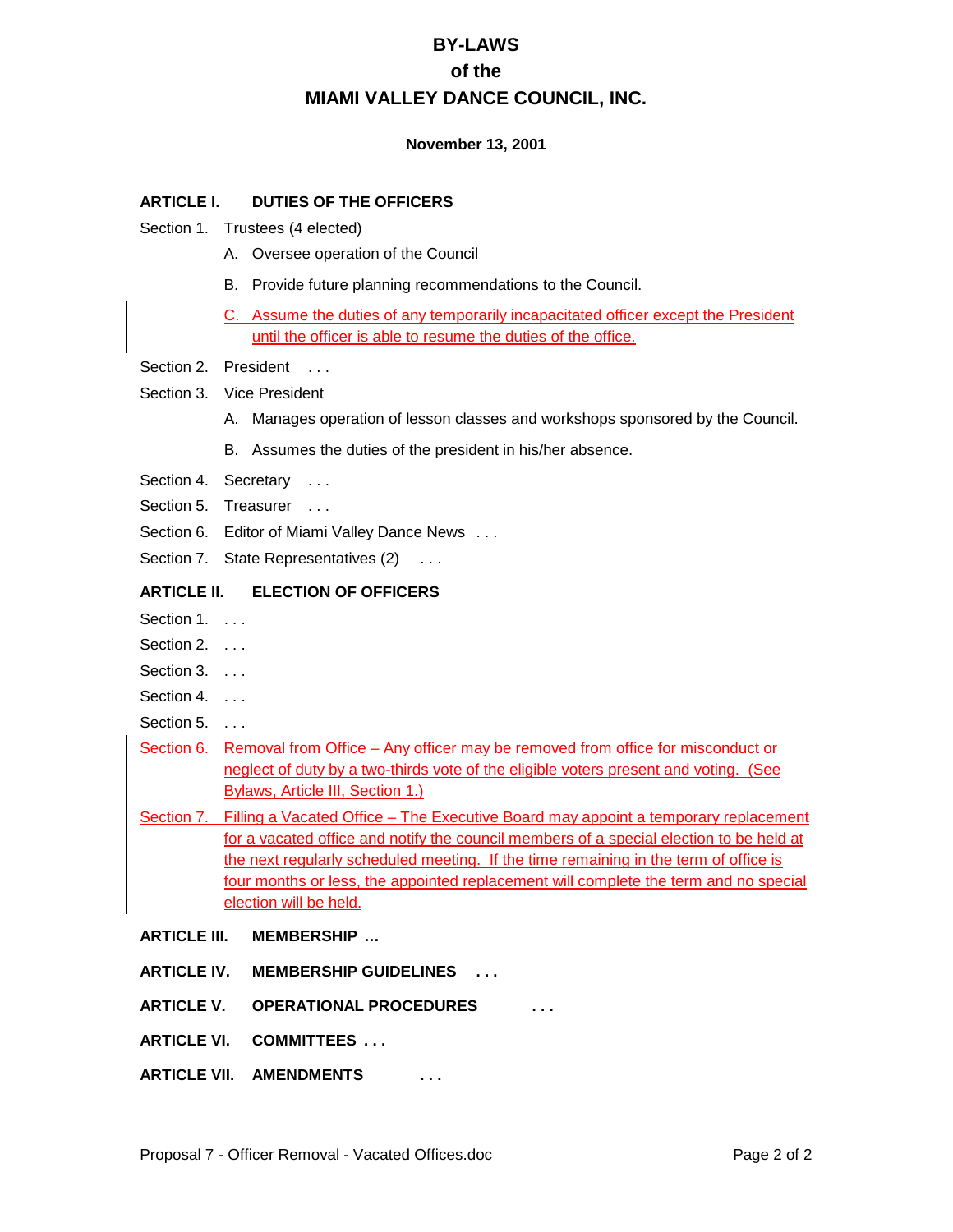# **PROPOSAL 8 – Voting Rights**

# **March 2002**

This proposal clarifies the voting rights of member clubs, officers, committee chairs, etc.

It introduces a new voting rights section and makes miscellaneous changes about voting throughout.

As a side effect, it defines how the Council may be dissolved (not just what to do with its assets if it is dissolved).

For brevity, only those sections with changes have been provided.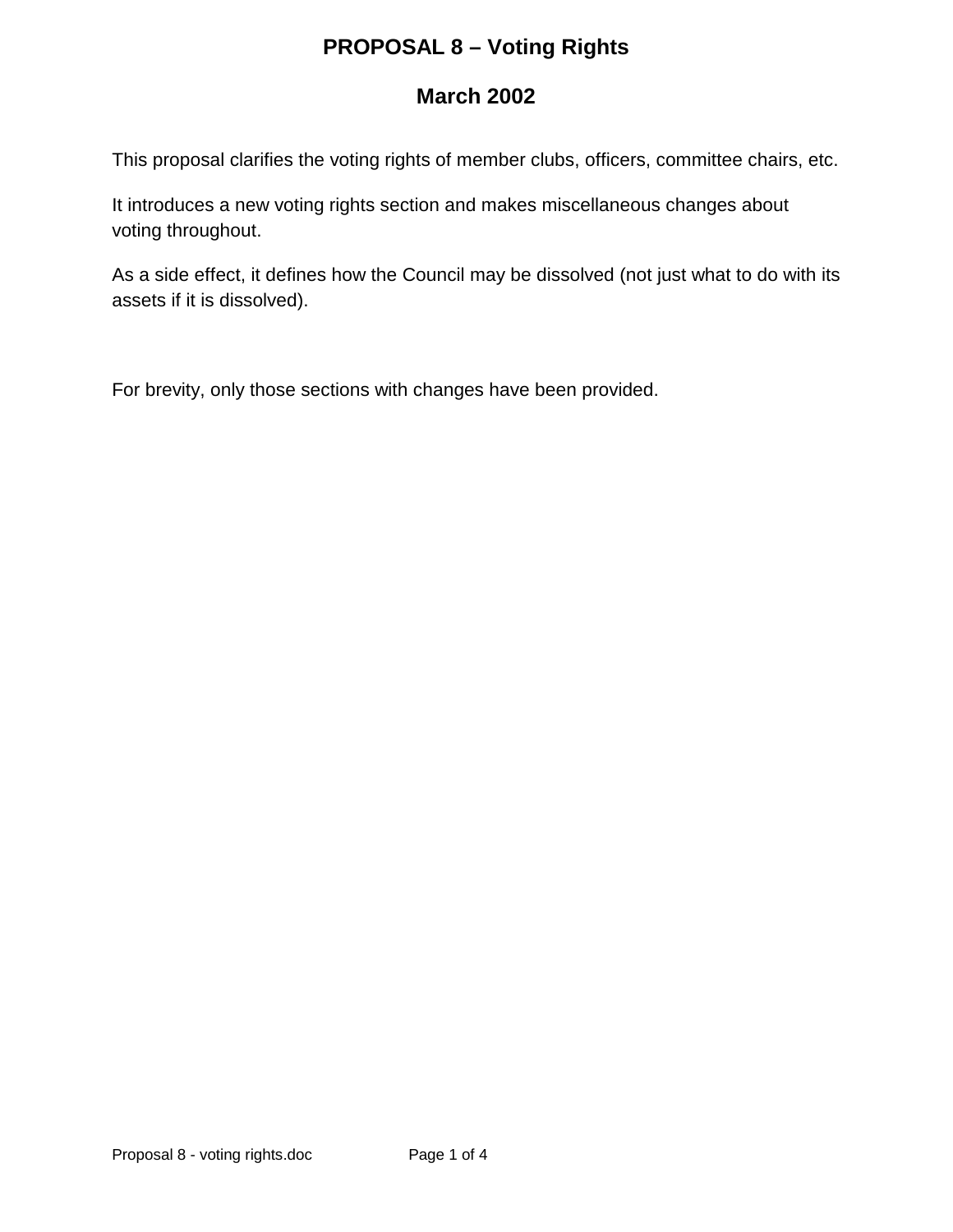### **November 13, 2001**

- **ARTICLE I. NAME …**
- **ARTICLE II. PURPOSE …**
- **ARTICLE III. INCORPORATION …**
- **ARTICLE IV. OPERATION …**
- **ARTICLE V. MEMBERSHIP …**
- **ARTICLE VI. OFFICERS …**

### **ARTICLE VII. MEETINGS**

Section 1. …

Section 2. Special meetings may be called at the discretion of the president. The calling of a meeting is mandatory if requested by at least five club representatives. The purpose of a special meeting must be stated and no other business may be transacted at that meeting. If a vote is to be taken at a special meeting, it must be announced in advance of the meeting.

Section 3. …

### **ARTICLE VIII. DISSOLUTION**

The Council may be dissolved at any regular Council meeting or special Council meeting by a two-thirds vote of the eligible voters present and voting at that meeting. In the event the Council is dissolved, any funds in the Council treasury or equipment owned by the Council itself shall become the property of the City.Any Council assets will be distributed according to the direction of the Council members. Such will be done by two-thirds vote of the eligible voters present and voting. (See Bylaws, Article III, Section 1.)Such funds shall be deposited with the Division of Recreation.

### **ARTICLE IX. AMENDMENTS**

This constitution can be amended at any regular Council meeting by a two-thirds vote of the eligible voters present and voting at the meeting. (See Bylaws, Article III, Section 1.) Amendments must be submitted in writing and read to all club representatives at least one meeting prior to voting. This constitution shall be reviewed every five years.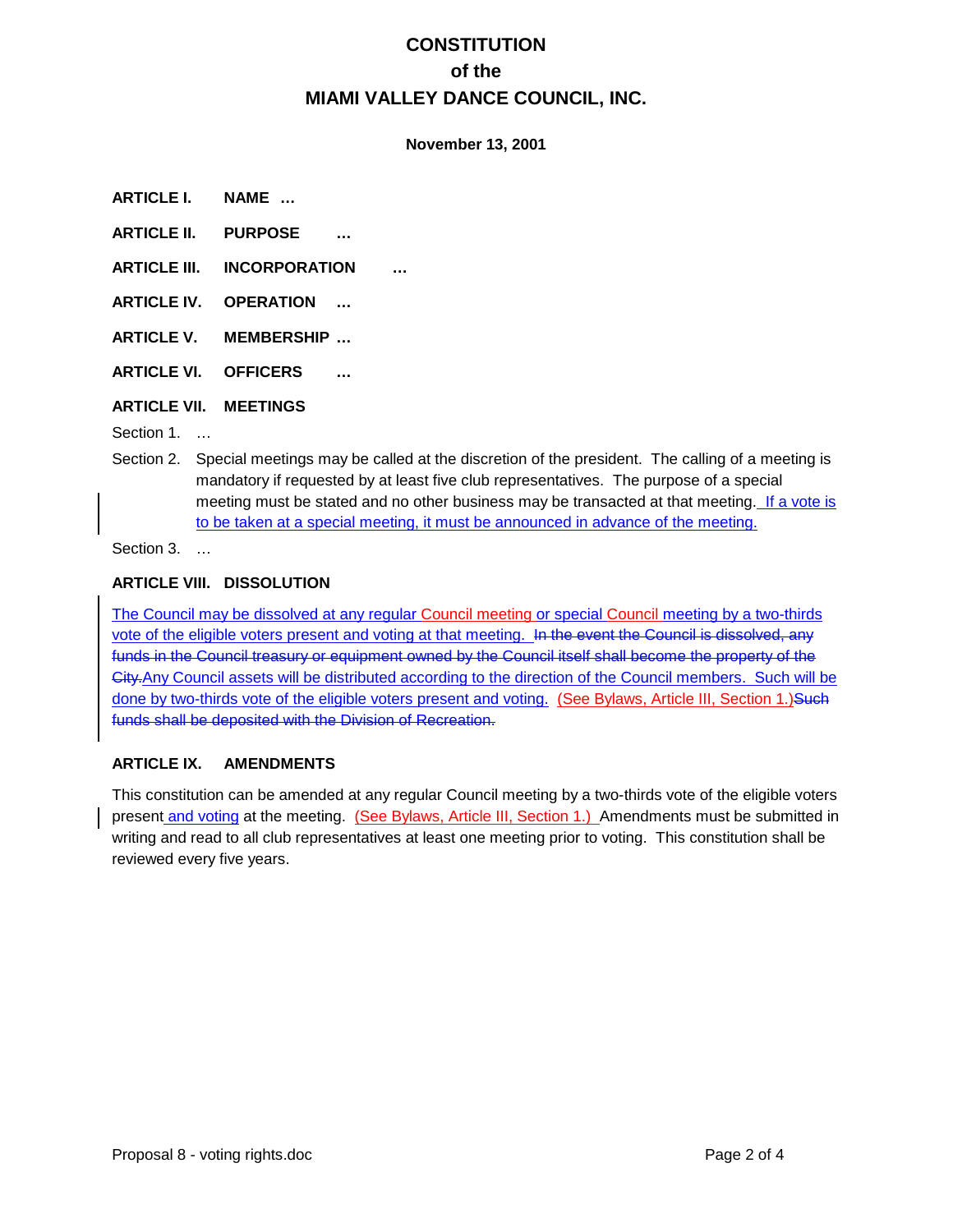### **November 13, 2001**

### **ARTICLE I. DUTIES OF THE OFFICERS …**

### **ARTICLE II. ELECTION OF OFFICERS**

- Section 1. …
- Section 2. Election of officers shall be by majority vote of eligible voters in attendance present and voting at the November meeting. (See BYLAWSBylaws, ARTICLE Article III, Section 1.)

#### Section 3. Voting Procedures

- A. At the September Council meeting the president shall appoint three (3) Council members to count ballots.
- B. The ballots will be preprinted and numbered with a provision to tear off the number.
- C. Each club representativeeligible voter will register with the ballot counters to receive a numbered ballot. (See Bylaws, Article III, Section 1.)
- D. The eligible voter will drop the ballot into the ballot box.
- E. Ballot counters will present election results to the Council president who will announce the winner.
- Section 4. …

Section 5. …

#### **ARTICLE III. MEMBERSHIP**

- Section 1. Voting Rights. Members of the executive board (see BYLAWS, ARTICLE VI, SECTION 1), and one representative from each club shall have one vote at Council meetings. Each representative shall represent one club only. No individual shall have more than one vote.
	- A. All voting shall be considered valid if there is a quorum of eligible voters present. A quorum is defined as two-thirds of the eligible voters. (See Constitution, Article VII, Section 1.A)
	- B. No individual shall have more than one vote.
	- C. Eligible Voters.
		- 1. For Trustees Meetings Four trustees are the eligible voters.
		- 2. For Executive Board Meetings Four trustees, president, vice-president, secretary, treasurer, and immediate past president are the eligible voters.
		- 3. For Executive Committee Meetings The Executive Board and all committee chairs are the eligible voters.
		- 4. For Council Meetings and Special Council Meetings The member clubs are the eligible voters. One representative from each club may vote. This applies to any voting action, including, but not limited to, general motions, elections, and constitution/bylaws changes.

Section 2. Motions.

A. Any eligible voter may introduce a motion.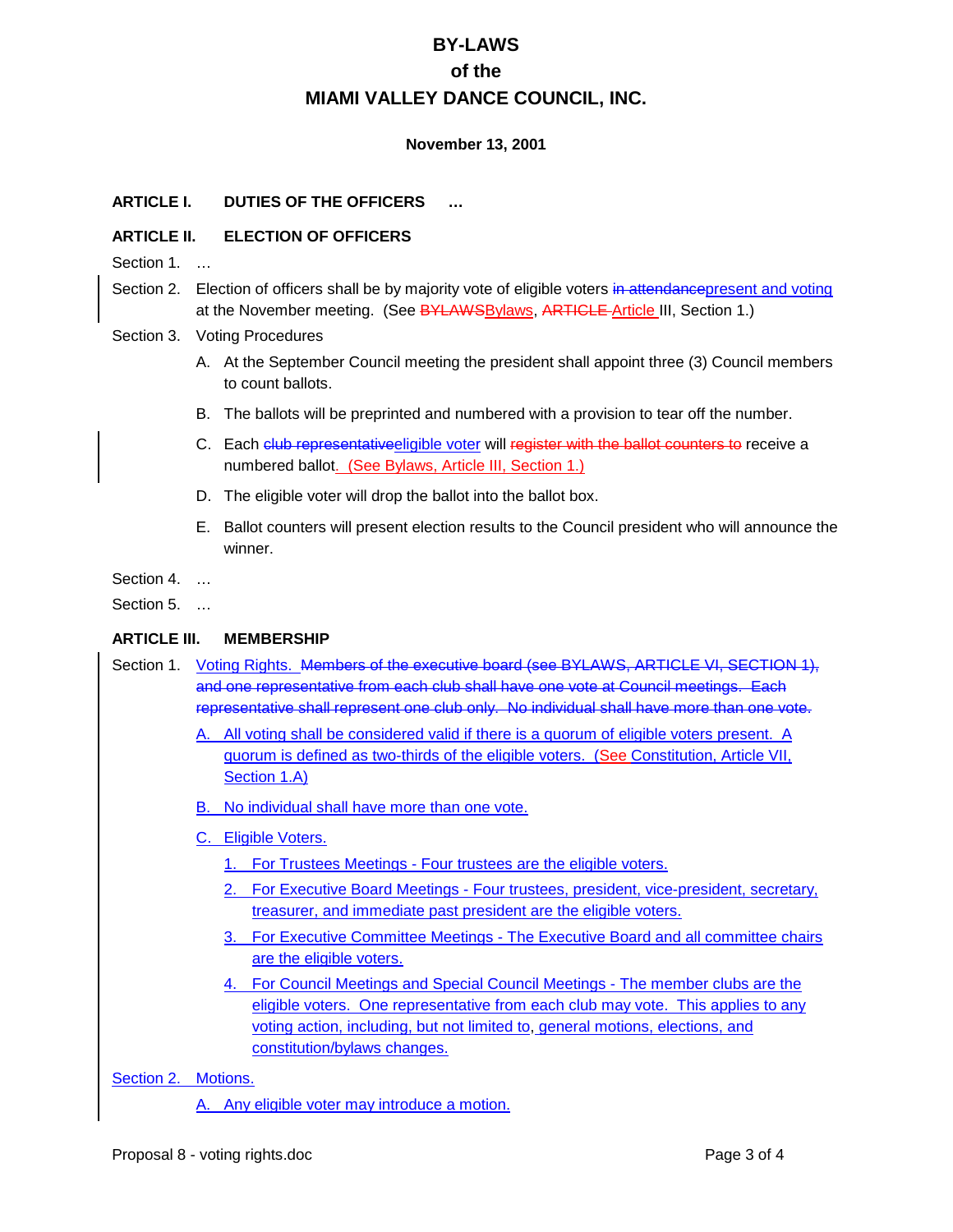### **November 13, 2001**

- B. Any dancer may attend Council meetings and take part in discussions but may not introduce a motion or vote on Council business.
- Section 2. Section 3. Club representation to at least four of the six bi-monthly meetings is required to retain membership.

Section 3. Section 4. Membership in the Council is automatically withdrawn when a club is dissolved.

Section 4. Section 5. Membership of a club may be rescinded at a Council meeting by a majority twothirds vote of the eligible voters present and voting Council if it is determined by an ad hoc committee of three that such club does not operate within the constitution and bylaws of this Council.

- **ARTICLE IV. MEMBERSHIP GUIDELINES …**
- **ARTICLE V. OPERATIONAL PROCEDURES …**
- **ARTICLE VI. COMMITTEES …**
- **ARTICLE VII. AMENDMENTS**

These bylaws can be amended at any regular Council meeting by a majority vote of the eligible voters present and voting at the meeting. (See Bylaws, Article III, Section 1.) Amendments must be submitted in writing and read to the club representatives at least one meeting prior to voting. These bylaws shall be reviewed every five years.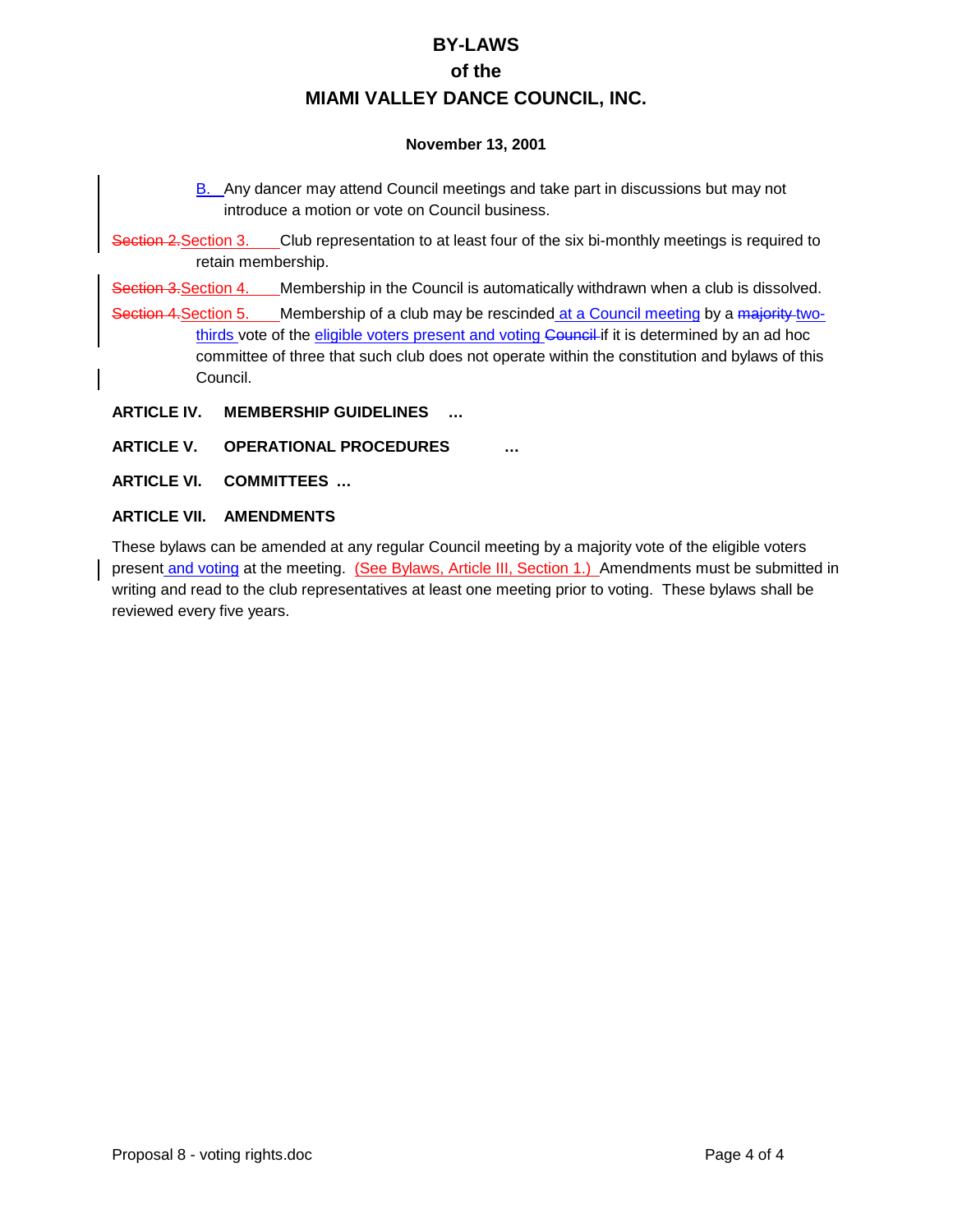## **PROPOSAL 9 - Miscellaneous Changes**

# **To the MVDC Constitution and Bylaws**

# **March, 2002**

A two-thirds affirmative majority is necessary to approve these changes.

This proposal consists of

- Miscellaneous clarifications, improvements in wording, and simplifications.
- Use of the term "recreational dancing" throughout. Simplifies wording. This generic wording would allow us to expand to other recreational dance genres (such as swing, ballroom, etc) without changing our rules.
- Updates council purpose to reflect current activities. Updates council guidelines to more closely reflect council purpose.
- Moves a couple of items from standing policies to the bylaws.
- Consistently changes all chairman, chairmen, chairperson, etc. to chair.
- Adds hotline committee to standing committees.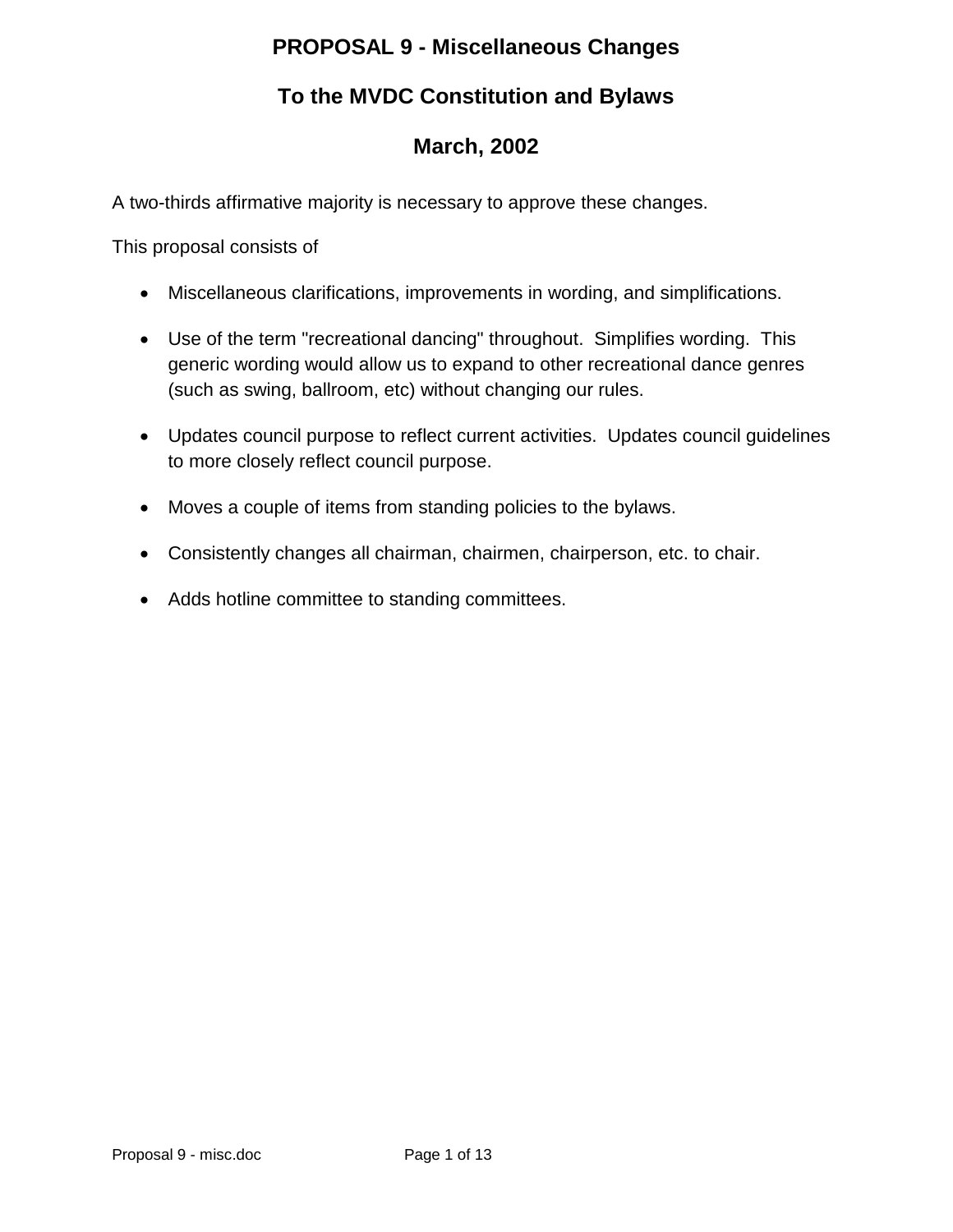### **November 13, 2001**

### **ARTICLE I. NAME**

The name of the organization shall be the MIAMI VALLEY DANCE COUNCIL, INC., a non-profit organization in the State of Ohio sponsored by the City of Dayton, Department of Parks, Recreation, and Culture. The term *Council* as it appears in this document shall refer to Miami Valley Dance Council, Inc. The term *City* as it appears in this document shall refer to the City of Dayton, Department of Parks, Recreation, and Culture.

### **ARTICLE II. PURPOSE**

The purpose of the Council is to:

- 1. Perpetuate and encourage a high standard of recreational dancing (including, but not limited to, square, round, contra, clog, folk, and country western dancing). (Amended March 9, 1993.)
- 2. Stimulate an active fellowship among area dancers through the dance clubs.
- 3. Create a forum for area recreational dancing. square, round, contra, clog, folk, and country western dancing. (Amended March 9,1993.)
- 4. Provide dancer capability through by sponsoring or supporting basic-lessons, classes, and workshops.
- 5. Coordinate member club dance activities.
- 6. Participate in public relations programsPromote recreational dancing to the general public.
- 7. Promote or sponsor community service activities.
- 7.8. Aid in promoting or sponsoring benefits, Promote or sponsor state dance conventions and other dance-related functions.
- 8.9. Affiliate with the Ohio Corporation of Dance Clubs, Inc.

#### **ARTICLE III. INCORPORATION**

The Miami Valley Dance Council was incorporated under the laws of the State of Ohio on 24 April 1980 by Certificate #553700. The Law Clinic of D.W. Bench, 3560 W. Siebenthaler Avenue, Dayton, Ohio 45406, will maintain the corporation record book.

- Section 1. A listing of new officers and trustees and any constitution revisions shall be included each year.
- Section 2. A statement of continual existence of the Corporation must be filed with the Ohio Secretary of State every five years.
- Section 3. The Council president, listed as the statutory agent for the Corporation at the time of the initial or subsequent filings, shall serve in the position for five years.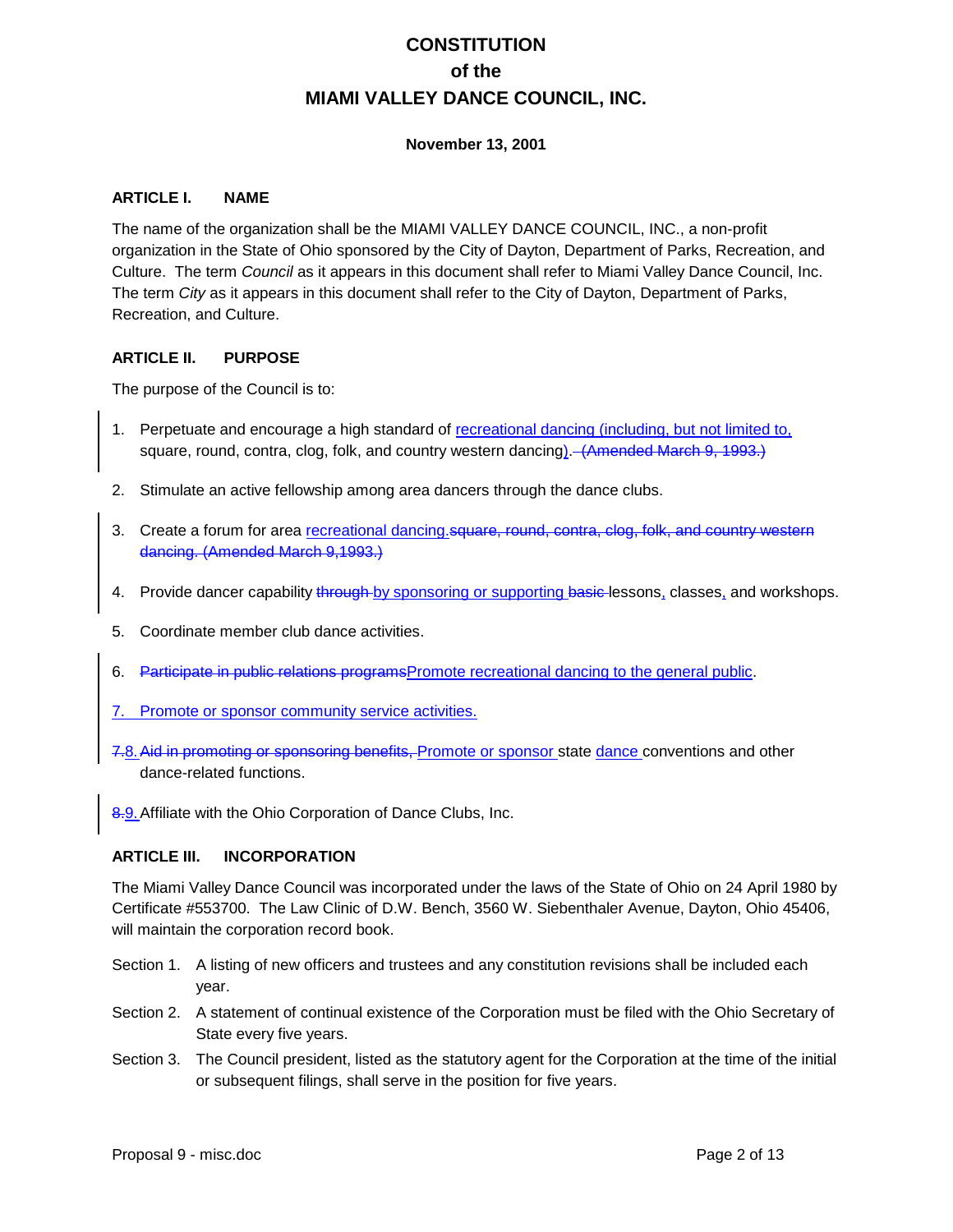### **November 13, 2001**

Section 4. The Corporation was declared federal income tax exempt under Internal Revenue Code Section 501(C) (4) as of April 26, 1991.

### **ARTICLE IV. OPERATION**

Council members as a corporate body shall determine policies of the Miami Valley Dance Council, Inc. The trustees shall oversee operation of the Council. Elected and appointed officers shall assure efficient and effective operation and management.

### **ARTICLE V. MEMBERSHIP**

Council members are clubs that have been voted into membership. Membership is available to any Miami Valley area club that adheres to the purpose stated in ARTICLE II. A written request for membership submitted to the president of the Council shall include the following:

- 1. Club Name
- 2. Type of recreational dance club (square, round, contra, clog, folk, and country western) (Amended March 9, 1993)
- 3. Where and when the club dances
- 4. Club officers
- 5. Proposed club representative to Council
- 6. Reasons for joining
- 7. Agreement to uphold the constitution/bylaws of this Council
- 8. Copy of club's constitution and bylaws or operating procedures

### **ARTICLE VI. OFFICERS**

The elected officers of the Council shall be the trustees, the president, the vice president, the secretary and the treasurer. The appointed officers shall be the editor of the Miami Valley Dance News and representatives to the Ohio Corporation of Dance Clubs, Inc. (Amended on November 1, 1988, and rescinded on September 10, 1991.)

### **ARTICLE VII. MEETINGS**

- Section 1. The regular business meetings of the Council shall be held on the second Tuesday in the odd-numbered months.
	- A. Two-thirds of the eligible voters of the Council (see BYLAWSBylaws, ARTICLE Article III, Section 1) shall constitute a quorum.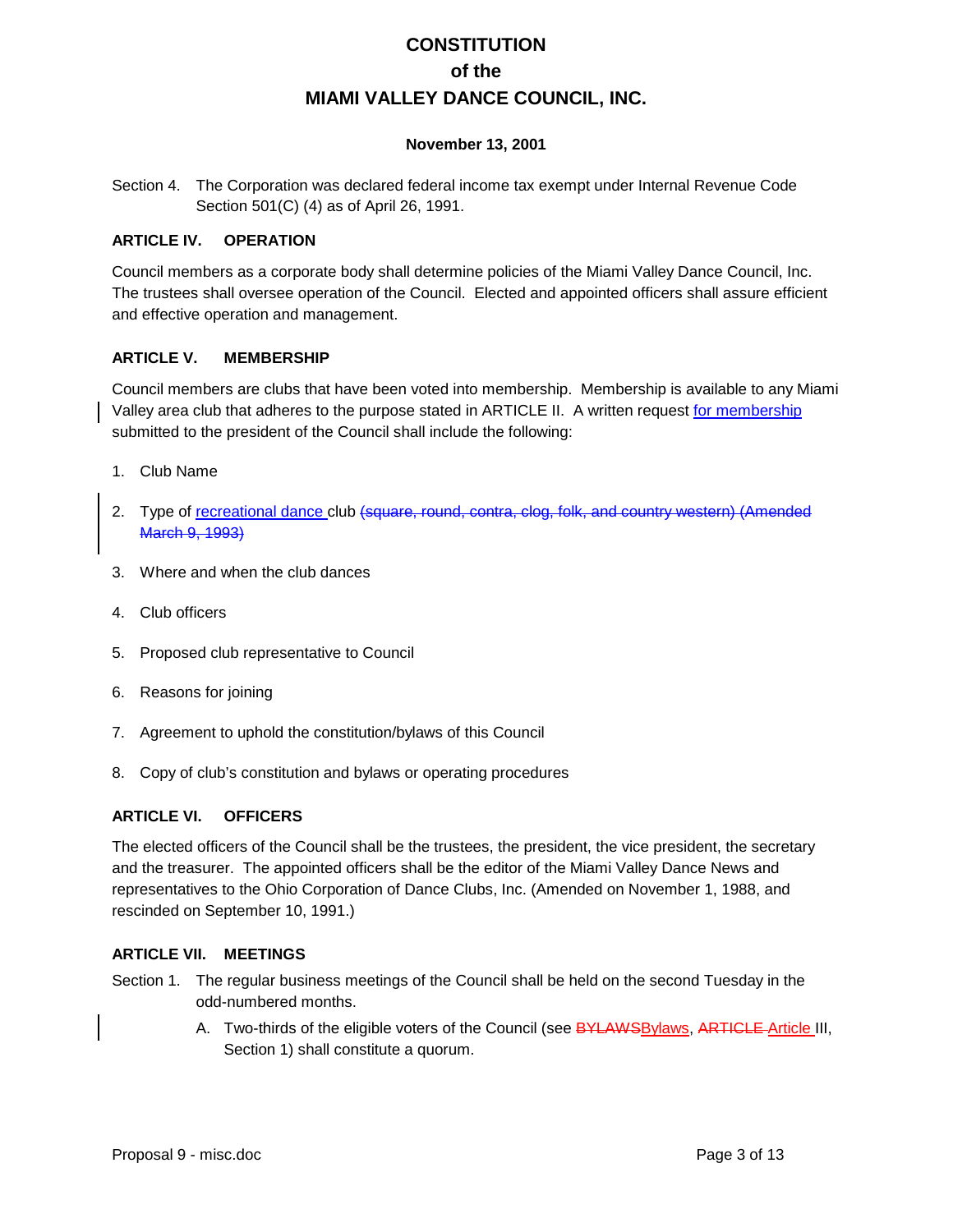### **November 13, 2001**

- B. *Robert's Rules of Order* shall be used as a guideline.
- Section 2. Special meetings may be called at the discretion of the president. The calling of a meeting is mandatory if requested by at least five club representatives. The purpose of a special meeting must be stated and no other business may be transacted at that meeting.
- Section 3. An executive board organizational meeting shall be held in December with current and newlyelected officers present.

### **ARTICLE VIII. DISSOLUTION**

In the event the Council is dissolved, any funds in the Council treasury or equipment owned by the Council itself shall become the property of the City. Such funds shall be deposited with the Division of Recreation.

### **ARTICLE IX. AMENDMENTS**

This constitution can be amended at any regular Council meeting by a two-thirds vote of the eligible voters present at the meeting. Amendments must be submitted in writing and read to all club representatives at least one meeting prior to voting. This constitution shall be reviewed every five years.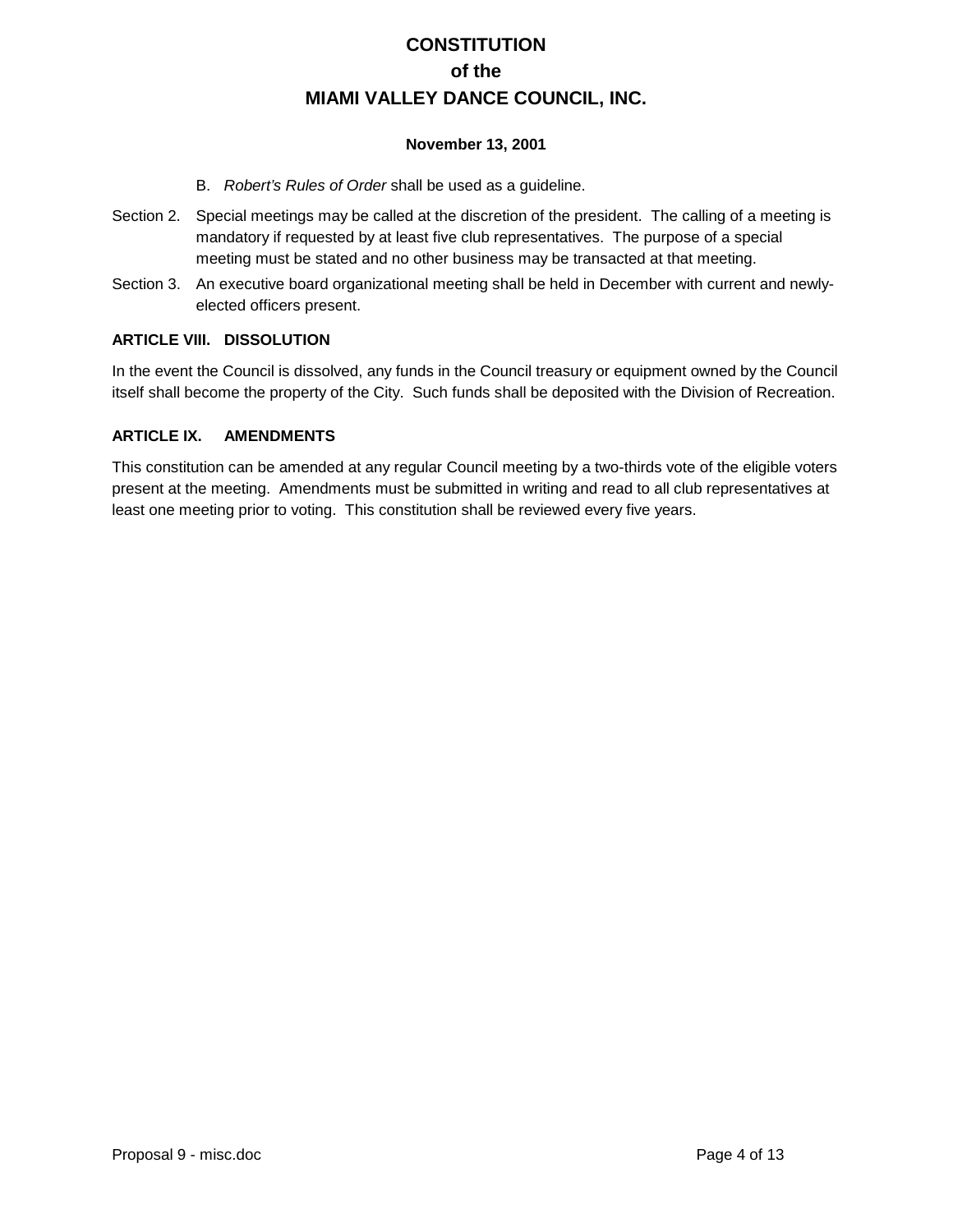### **November 13, 2001**

### **ARTICLE I. DUTIES OF THE OFFICERS**

- Section 1. Trustees (4 elected)
	- A. Oversee operation of the Council
	- B. Provide future planning recommendations to the Council.

#### Section 2. President

- A. Presides at Council meetings.
- B. Manages business of the Council.
- C. Appoints
	- 1. Officers. (See CONSTITUTION, ARTICLE VI, and BYLAWS, ARTCILE II, SECTION 5D.)
	- 2. Standing committees, (See BYLAWS, ARTICLE VI, SECTION 3.)
	- 3. Ad hoc committees. (See BYLAWS, ARTICLE VI, SECTION 4.)
- D. Serves as chairman of the executive committee.
- E. Becomes and ex-officio member of all committees, except the nominating committee.
- F. Maintains official files.
- Section 3. Vice President
	- A. Manages operation of lessons, classes, and workshops sponsored by the Council.
	- B. Assumes the duties of the president in his/her absence.
- Section 4. Secretary
	- A. Records minutes and attendance of all business proceedings; keeps a list of all committee members and a copy of the constitution.
	- B. Processes business correspondence for the Council as required.
- Section 5. Treasurer
	- A. Receives monies, pays bills, and maintains auditable financial records.
	- B. Provides financial reports to Council meetings.
	- C. Furnishes yearly report.
	- D. Submits records for a yearly audit.
- Section 6. Editor of Miami Valley Dance News
	- A. Edits, prepares for publication, and distributes the Miami Valley Dance News six times a year.
- Section 7. State Representatives (2)
	- A. Represent Council at meetings of the Ohio Corporation of Dance Clubs, Inc.
	- B. Act in advisory capacity for the Council.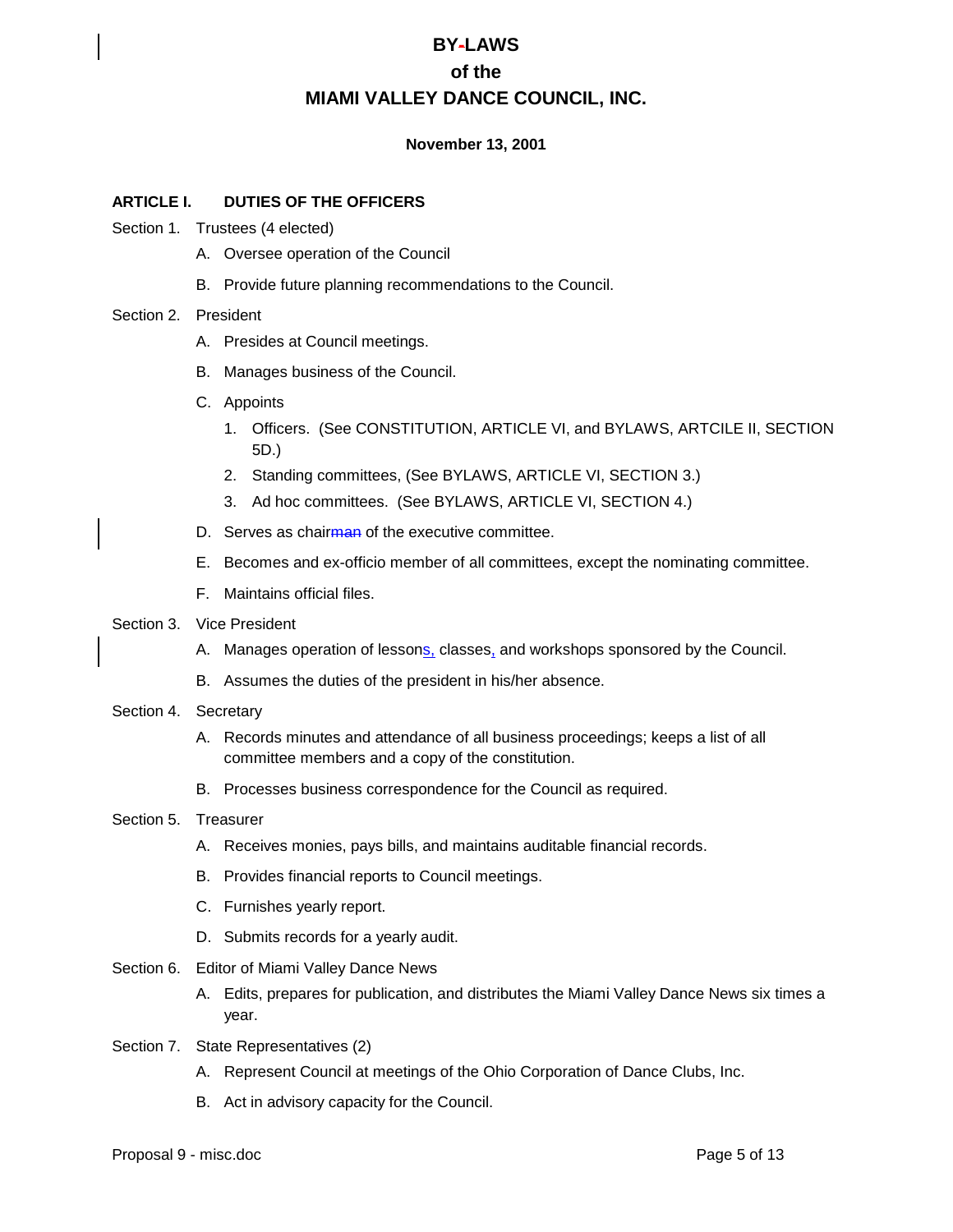### **November 13, 2001**

### **ARTICLE II. ELECTION OF OFFICERS**

- Section 1. The Nominating Committee shall present a slate of candidates at the September meeting.
	- A. Candidates for elected offices shall not be limited to representatives to the Council. Members of any Council club, excluding callers and leaders, are eligible for nomination. Candidates must be members of at least one Council club.
	- B. Each name nomination presented must be accompanied by a letter from the candidate stating he/she understands and will accept the duties and responsibilities of said office if elected.
	- C. Council members may nominate aAdditional candidates nominations may be made at the September and November meetings-provided they have a letter from the nominee attesting to the above.
- Section 2. Election of officers shall be by majority vote of eligible voters in attendance at the November meeting. (See BYLAWS, ARTICLE III, Section 1.)
- Section 3. Voting Procedures
	- A. At the September Council meeting the president shall appoint three (3) Council members to count ballots.
	- B. The ballots will be preprinted and numbered with a provision to tear off the number.
	- C. Each club representative will register with the ballot counters to receive a numbered ballot

D.The eligible voter will drop the ballot into the ballot box.

 $E$ . Ballot counters will present election results to the Council president who will announce the winner.

Section 4. New officers shall take office January 1.

#### Section 5. Terms of Office

- A. An elected officer, except the trustees and treasurer, shall serve a one-year term and may be re-elected for one additional term in that office.
	- 1. The trustees shall be elected for a two-year term and may be reelected for one additional term.
	- 2. The treasurer shall be elected for a one-year term and may be reelected for an unspecified number of terms.
- B. A Council member may be elected to an office previously held after a two-year interim.
- C. An elected officer may be elected to any other office but may not serve two offices at one time.
- D. An appointed officer, excluding callers and leaders, must also be a member of at least one Council club. The appointee shall be ratified by the Council and serve a one-year term except state corporation representatives who serve two-year terms. All appointed officers may be reappointed by the president. The number of terms is not limited.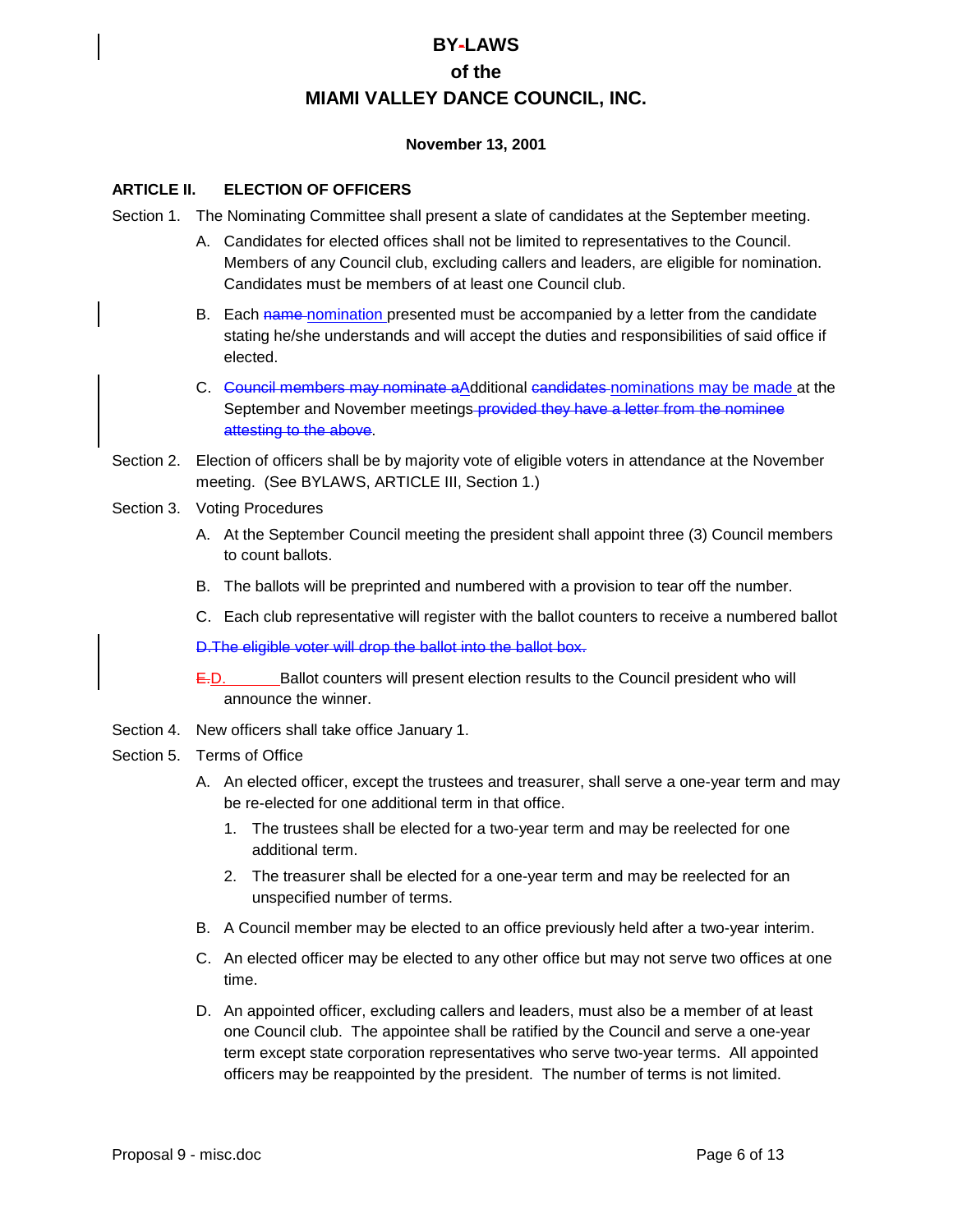### **November 13, 2001**

E. The immediate past president shall serve as a member of the Council and the executive board for one year.

### **ARTICLE III. MEMBERSHIP**

- Section 1. Members of the executive board (see BYLAWS, ARTICLE VI, SECTION 1), and one representative from each club shall have one vote at Council meetings. Each representative shall represent one club only. No individual shall have more than one vote.
- Section 2. Any dancer may attend Council meetings and take part in discussions but may not introduce a motion or vote on Council business.
- Section 3. Club representation to at least four of the six bi-monthly meetings is required to retain membership.
- Section 4. Membership in the Council is automatically withdrawn when a club is dissolved.
- Section 5. Membership of a club may be rescinded by a majority vote of the Council if it is determined by an ad hoc committee of three that such club does not operate within the constitution and bylaws of this Council.

### **ARTICLE IV. MEMBERSHIP GUIDELINES**

- Section 1. The Miami Valley Dance Council, Inc. shall
	- A. Provide services to member clubs including but not limited to
		- 1. Council-wide news and publicity; $\frac{1}{2}$
		- 2. Consolidated Mmember clubs' semi-annual dance schedules;-
		- 3. Sponsoring or supporting Llessons, classes, and workshops; sponsored by the **Council**
		- 4.Sewing clinics sponsored by the Council
		- 5.Leadership-operation clinics sponsored by the Council.
		- 4. Participation in benefits and state conventions Promoting or sponsoring community service activities;
		- 5. Promoting or sponsoring state dance conventions and other dance-related functions;
		- 6. Liability insurance; and
		- 7. Council-wide award programs.
	- B. Endorse proper square-dance attire appropriate to the recreational dance type. including prairie skirts as an alternative to but not a replacement for traditional dress, at all regularly-scheduled dances. Women who always dance the man's part may wear slacks. Any deviation is at the discretion of the sponsoring club and should be announced beforehand.
	- C. Adhere, in accordance with state bylaws, to the policy of no alcoholic beverages before or during dances.
	- D. Promote smooth dancing.
	- E. Support City recreation programs whenever possible.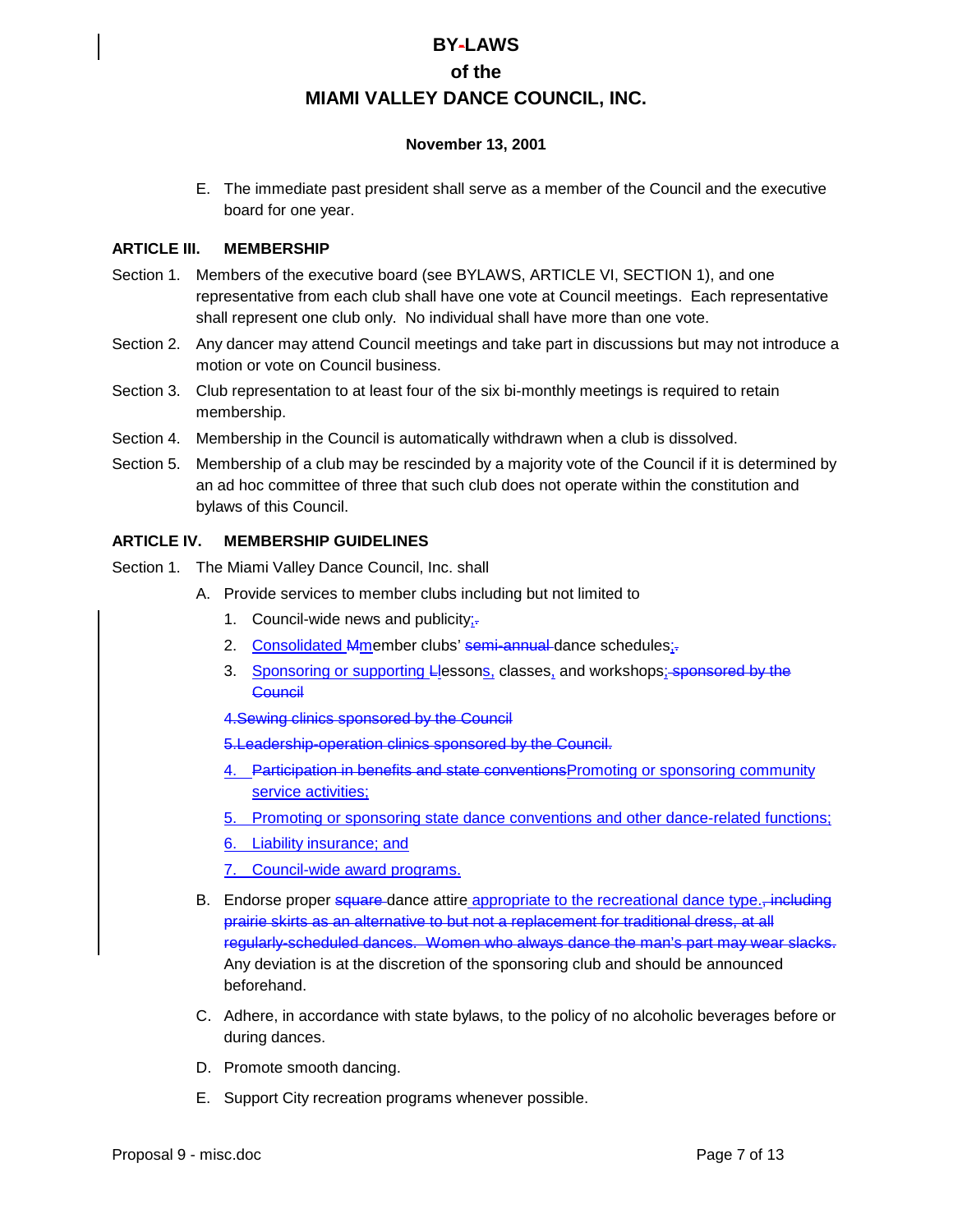### **November 13, 2001**

### Section 2. Council member clubs shall

A. Provide a club representative to at least four of the six bi-monthly Council meetings to maintain membership in the Council. (See BYLAWSBylaws, ARTICLE Article III, Section 3.)

B.Provide the Council with an updated copy of the club constitution and bylaws or operating procedures.

- B. Support the Buckeye Dance Convention by suspending club dancing on Friday evening and all day Saturday of the convention weekend.
- C. Support and attend activities sponsored by the Council.
- D. Visit Council member clubs if possible.
- E.Promote square, round, contra, clog, folk, and country western dancing without competition for awards in any area of dancing ability.
- F.E. Submit semi-annual dance schedules when requested for consolidated printing(January-June and July-December) to the schedule-printing committee at the March and September Council meetings.
- G.In the event of dissolution of club, disburse remaining funds as agreed by club members or donate to the Miami Valley Dance Council, Inc. if desired.
- H.F. Assist whenever possible in the maintenance and improvement of said-dance facilities.
- **I.G.** For those clubs using facilities owned by the City:
	- 1. Operate the organization within the framework of the general laws, ordinances, rules and regulations of the City.
	- 2. Conduct the organization such that any person shall have equal opportunity to join and continue as a member.

### **ARTICLE V. OPERATIONAL PROCEDURES**

- Section 1. The Council shall operate on the calendar year.
- Section 2. The treasurer, president and vice president shall be bonded.
- Section 3. Monies shall be received from Council-sponsored lesson classes, workshops, special activities and Council-hosted Ohio state conventions. Monies remaining after payment of operating expenses shall be used for the benefit of Council clubs and dancers.
- Section 4. Monies received shall be deposited in the name of Miami Valley Dance Council, Inc.
- Section 5. Authorized signatures for checks shall be that of the treasurer and either the president or vice president.
- Section 6. Minor expenditures of \$100 or less shall may be approved by Council officers. Major eExpenditures over \$100 shall-must be authorized by the Council. All approved expenditures shall be paid upon presentation of voucher/receipt to the treasurer.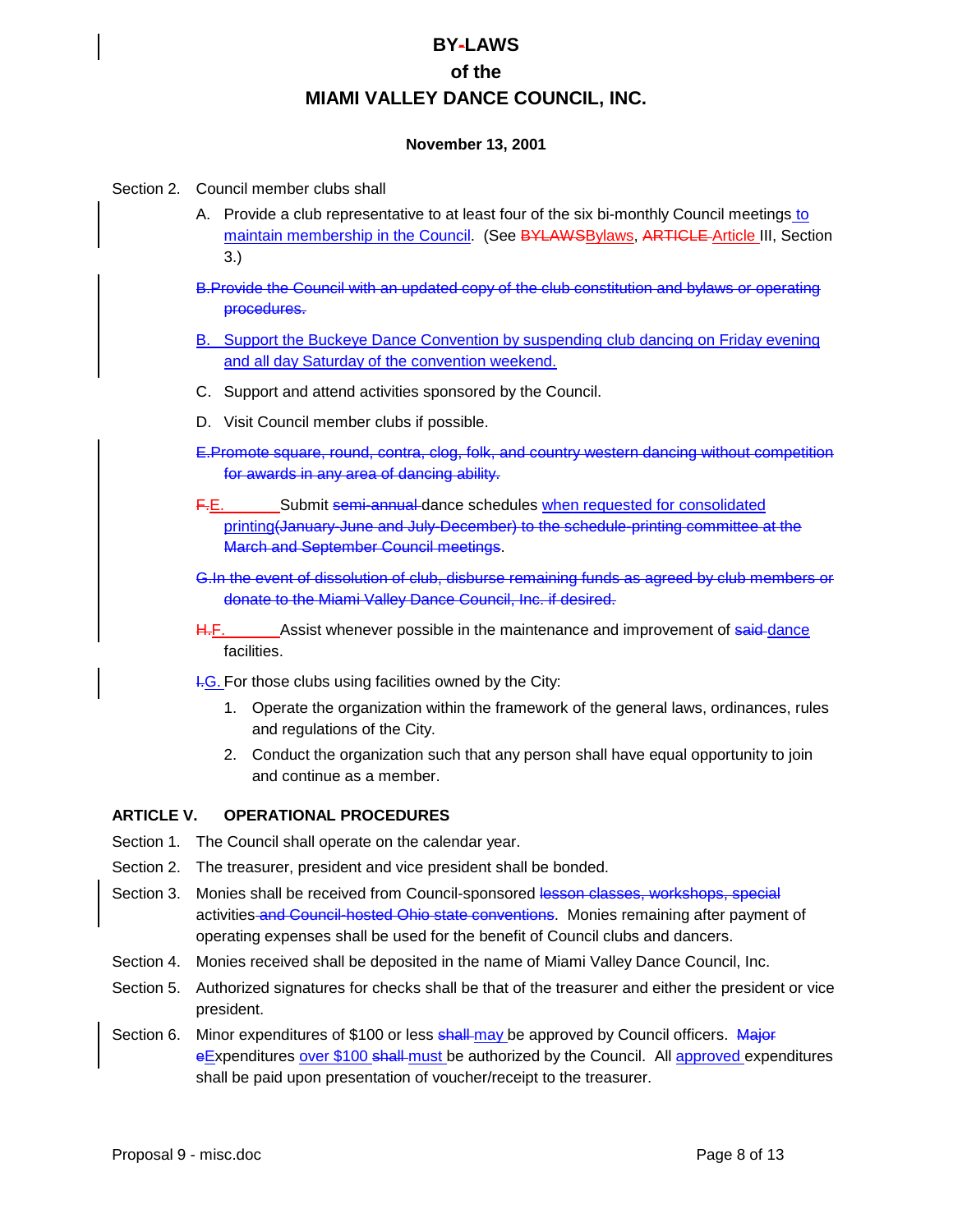### **November 13, 2001**

Section 7. Persons authorized to attend State Corporation meetings on behalf of the Council may be reimbursed for mileage and one meal at the government-accepted per diem rate. Reimbursement shall not exceed actual expenses.

### **ARTICLE VI. COMMITTEES**

- Section 1. Executive Board
	- A. Consists of elected and appointed Council officers (see CONSTITUTION, ARTICLE VI) and immediate past president.
	- B. Functions for emergency action only between regular Council meetings.
	- C. Has powers of the Council, except to reverse any action of the Council.
	- D. Provides minutes of special meetings at the next regular Council meeting.
- Section 2. Executive Committee
	- A. Consists of the Executive Board plus the chairpersons of all committees.
	- B. Assists in the management of and makes recommendations to the Council.

#### Section 3. Standing Committees & Representatives

These committees and representatives serve a one-year term unless otherwise indicated. Chairpersons need not be Council club representatives but must be ratified by the Council unless otherwise indicated.

- A. Community Relations / Publicity Committee
	- 1. Develops and implements a public relations program including community service activities.
	- 2. Creates publicity for Council-wide activities.
	- 3. Arranges public demonstrations of all forms of recreational dance available through the Council.
- B. Schedule-Printing Committee
	- 1. Requests club dance schedules and consolidates them into a Council-wide schedule.
	- 2. Prints and distributes Council-wide schedule at an interval determined by the Council.
- C. Awards Committee
	- 1. Implements Council-wide award programs including but not limited to Honor Roll Dancers program, club anniversary recognition, and banner raid program.
	- 2. Recommends guidelines for implementation of awards programs to the Council for its approval.
	- 3. Publishes and distributes Council approved guidelines for award programs.
	- 4. Maintains award displays including but not limited to banner raid board, club anniversary plaques, honor roll dancers, Council past presidents, and plaques awarded to the Council. Maintenance of award displays at the Michael Solomon Pavilion will be in cooperation with the Michael Solomon Support Committee.
	- 5. Plans and implements an annual Honor event to recognize award recipients.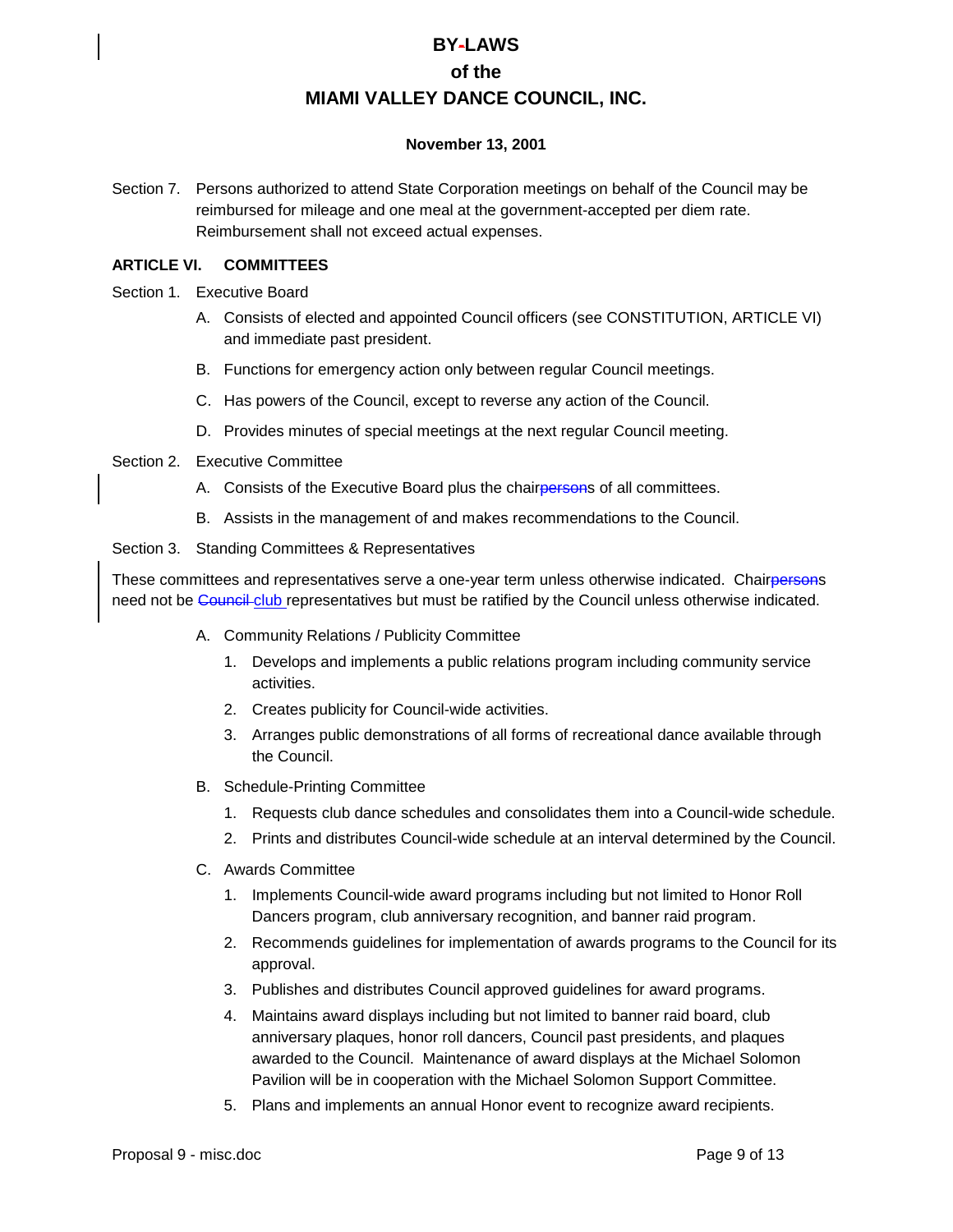### **November 13, 2001**

- D. Historian
	- 1. Maintains a pictorial and narrative history of the Council.
	- 2. Maintains and keeps Council quilt and banner.
- E. Michael Solomon Support Committee
	- 1. Management The MSSC shall manage the Michael Solomon Pavilion by
		- a. performing building and yard maintenance and improvements with the permission of the City,
		- b. planning expenditures through the use of a Council approved budget,
		- c. providing a schedule function,
		- d. recommending usage fees for approval by the Council, and
		- e. publishing schedule information, usage guidelines, and approved usage fees.
	- 2. Chair The Chair of the MSSC
		- a. shall be selected by the membership of MSSC,
		- b. shall serve for a term to be determined by the MSSC membership,
		- c. shall act as liaison between the Pavilion users, the Council, and the City in matters concerning the Pavilion, and
		- d. shall report status of MSSC activities and finances to the City.
	- 3. Membership The membership of the MSSC shall consist of one representative from each organization that meets regularly (at least 6 meetings a year) in the Michael Solomon Pavilion. The Council shall be represented by a Trustee. The President of the Council shall be an ex-officio member of the MSSC.
	- 4. Monies
		- a. The MSSC shall prepare and submit a budget for Council approval each year.
		- b. The MSSC shall maintain a support fund separate from Council monies.
		- c. Usage fees shall be deposited into the support fund.
		- d. The support fund shall be used only for the management (as defined above) of the Michael Solomon Pavilion.
		- e. The MSSC shall submit a financial report for each regularly scheduled Council meeting.
		- f. MSSC finances shall be subject to audit by the Council and the City.
	- 5. Meetings The MSSC shall hold at least four (4) meetings per year.
	- 6. Operating Procedures The MSSC may create and approve internal operating procedures without the further approval of the Council as long as such operating procedures are not in conflict with the Council Constitution and By-Laws.

F. Hotline Committee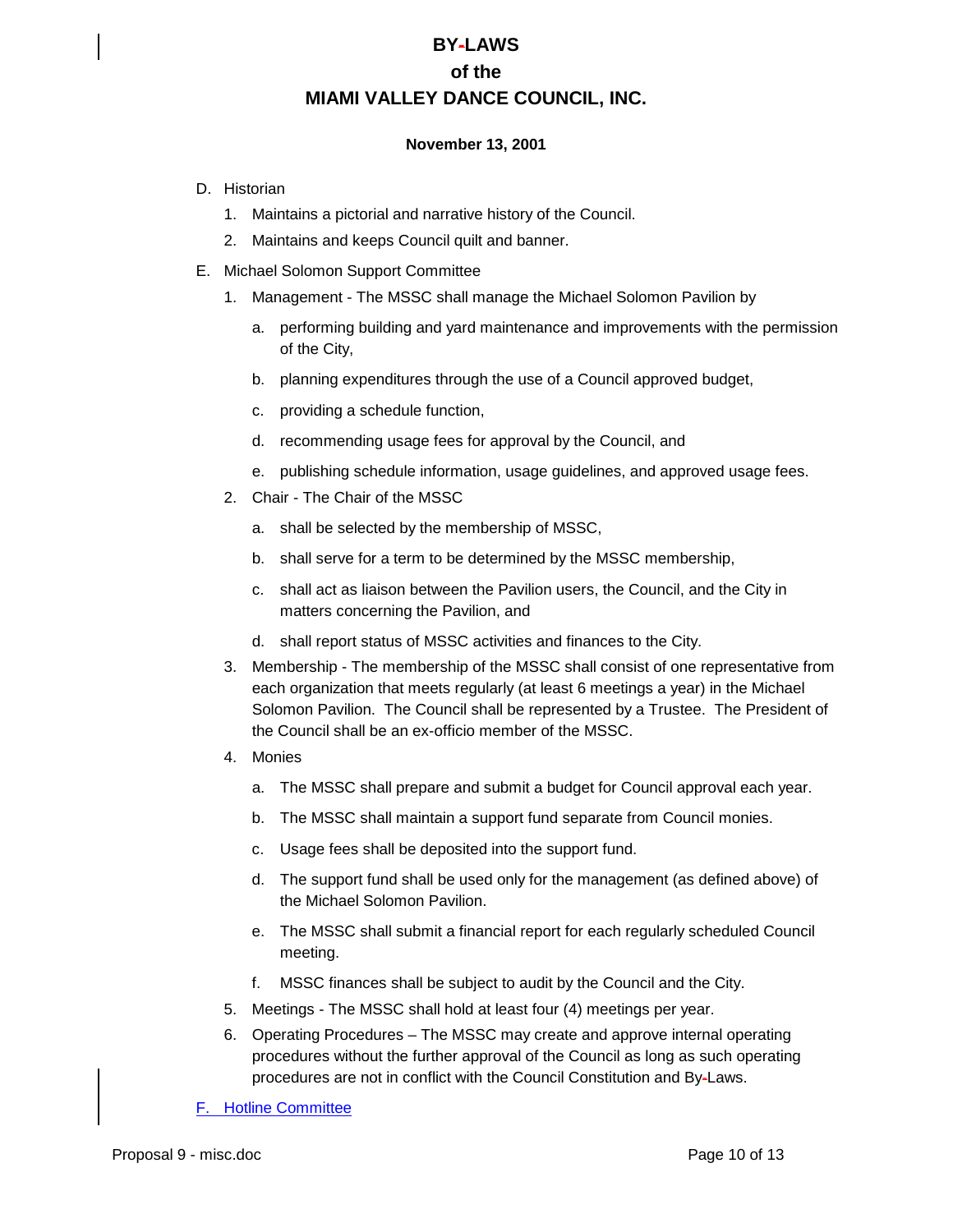### **November 13, 2001**

- 1. Maintains recorded hotline with up-to-date information on dance activities, including schedule changes, location changes, and cancellations.
- 2. Requests schedule information from clubs.
- 3. Responds to hotline inquiries or directs inquiries to appropriate contacts.

### Section 4. Ad Hoc Committees

These committees do not serve a set term but are for a specific purpose only.

- A. Nominating Committee
	- 1. Consists of three individuals who are not current Council officers.
	- 2. Presents slate of officers at the September Council meeting.
- B. Ohio State Convention Committee
	- 1. The chairperson shall be appointed following the last Dayton-hosted convention. All other members of this committee shall be appointed by the chairperson.
	- 2. Plans, organizes, and coordinates the Ohio State Square and Round Dance conventionBuckeye Dance Convention for the year it is held in Dayton.
	- 3. Serves until the completion of the convention for which it was originally assembled.
- C. Audit Committee
	- 1. Annually audits the financial records of the Council.
	- 2. Presents audit reports to the Council president no later than the March meeting
- D. Constitution Committee
	- 1. Proposes revisions and/or amendments to the Constitution, By-laws, and Standing Policies.
	- 2. This committee shall be created no less than once every five (5) years.
- E. Membership Committee
	- 1. Investigates the legitimacy of club applications for Council membership.
	- 2. Presents recommendations to Council.
- F. Other Committees
	- 1. Formed by the president for purposes not specifically stated in this document

### **ARTICLE VII. AMENDMENTS**

These bylaws can be amended at any regular Council meeting by a majority vote of the eligible voters present at the meeting. Amendments must be submitted in writing and read to the club representatives at least one meeting prior to voting. These bylaws shall be reviewed every five years.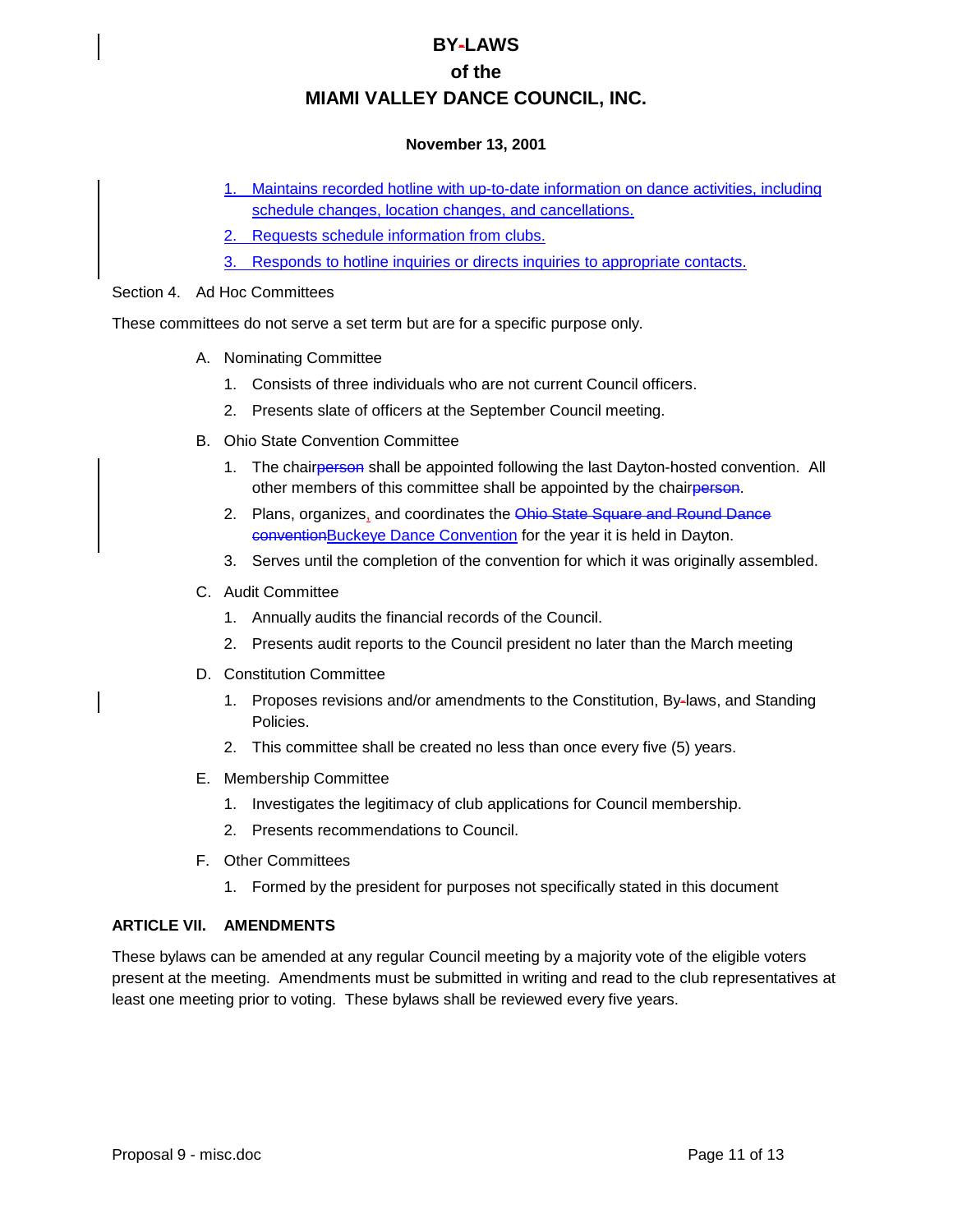## **MIAMI VALLEY DANCE COUNCIL STANDING POLICIES**

### **November 13, 2001**

- 1. Any Council club which has been dancing for 25 years or more will be recognized with a plaque. For each 5 years beyond 25, the club will be recognized with a silver star. For the  $50<sup>th</sup>$  anniversary, the club will be recognized with a new plaque. For each 5 years beyond 50, the club will be recognized with a gold star. To receive this honor the club must make a written request and provide a brief written history of the club.
- 2. The Council will print and distribute free coupon books to mainstream or plus lesson class graduates. The coupon books will contain coupons for free admissions to clubs that are interested in participating.
- 3. Council will recognize dancers with 100 raids by adding names to the Pavilion wall plaque.
- 4. Council will drop the Honor Couples Dinner in place of paying for the Honor Raider badges.
- 5. Honor couples nominee forms will be due at the November council meeting.
- 6. Current year Honor Couples from all areas of the state who are wearing their Honor badges shall be admitted free to Council club dances for one year.
- 7. Representatives of Council clubs will write or change Banner Raid rules.
- 8. Banner Raid rules will be published yearly in the *Miami Valley Dance News.*.
- 9. Council will adopt and publish a detailed budget.
- 10. Council will provide a two million dollar liability insurance policy for Council clubs.
- 11.10. Insurance forms will be due at the January Council meeting and payment will be due at the March meeting.
- 12.11. Council will set up and maintain an Education Fund to pay dues to other organizations. A maximum of \$300 will be provided to dancers attending Mini-Legacy.
- 13.12. Council will provide paid registrations to the state convention for the Honor Couple.
- 14.13.Council will pay for the Council president to attend the State Corporation luncheon at the state convention.
- 15. Council clubs will suspend dancing on state convention weekend.
- 16.14.Council will pay the booking fee to reserve the convention center for Dayton conventions.
- 17.15.Council will provide a hospitality room one year prior to Dayton's convention. Council will develop and promote a special badge and publicity dress for the state convention in Dayton.
- 18.16.Council may advertise a Dayton convention no sooner than the Friday night of the preceding convention.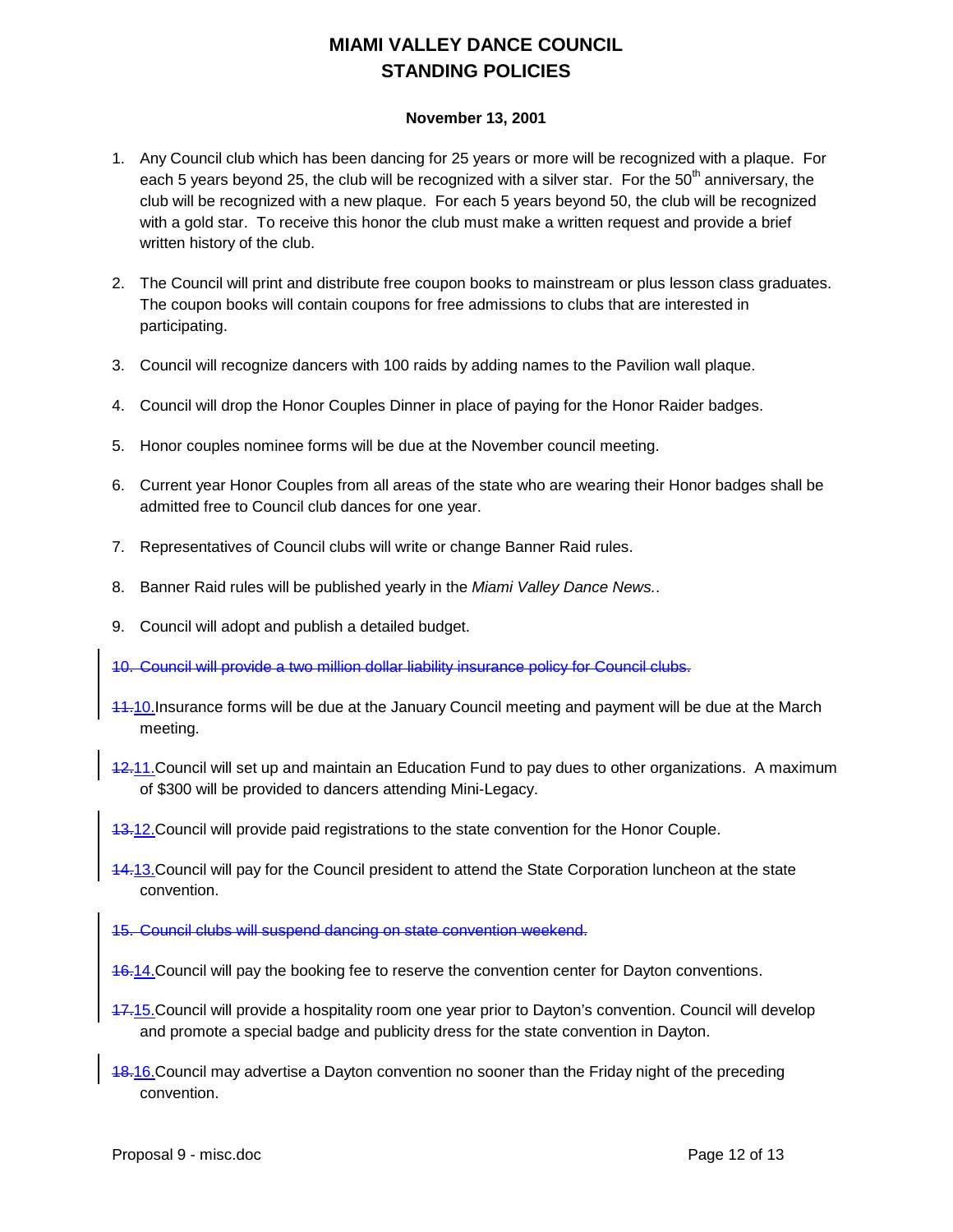## **MIAMI VALLEY DANCE COUNCIL STANDING POLICIES**

### **November 13, 2001**

**19.17. Council will have a publicity banner.** 

20.18. The Council quilt will be displayed at conventions and other events.

- 24.19. Council will publish a pamphlet listing Council clubs with names and numbers to contact. This pamphlet will be placed in tourist and business locations.
- 22.20.Jo and Paul Bonnell given Life Membership to the Council, with Full Voting privileges, as Honorary Chairmen of Buckeye State Dance Conventions.
- 23.21. Council will use the emergency call for medical assistance recommended by the recognized callers' groups.
- 24.22. Council will keep up the Honor Raider and Friendship Boards and pay for the plates that go on both Boards.

25.23. Council will pay for all Honor Raider badges except ones that have been lost starting January, 1997.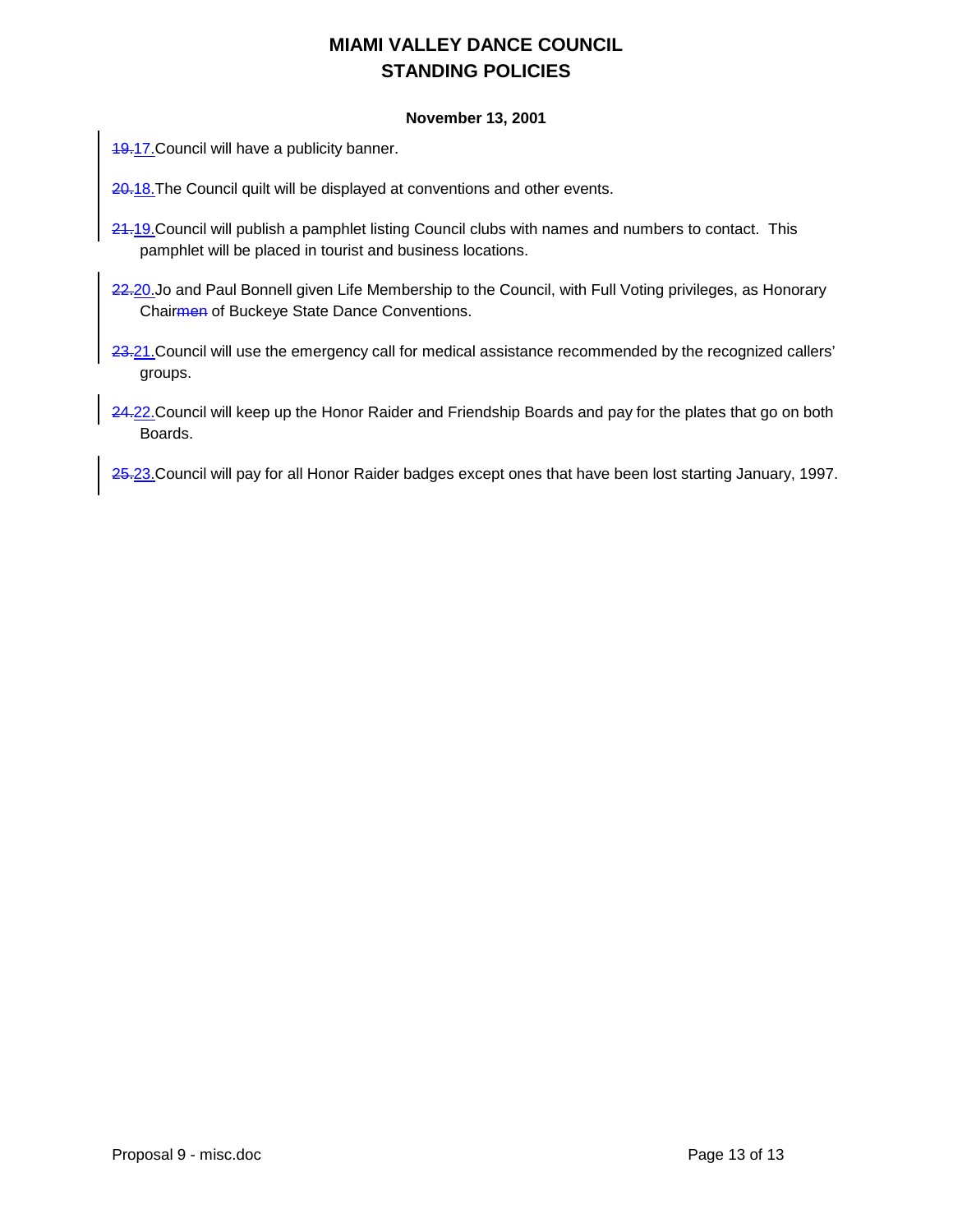Ballot **«No»** for

Ballot **«No»** for

Ballot **«No»** for

**«Club»**«Next Record»

**«Club»«Next Record»**

**«Club»**

Ballot for MVDC Constitution and Bylaws Ballot for MVDC Constitution and Bylaws Ballot for MVDC Constitution and Bylaws

|                                                     | <b>FOR</b> | <b>AGAINST</b> |                                                     | <b>FOR</b> | <b>AGAINST</b> |                                                     | <b>FOR</b> | <b>AGAINST</b> |
|-----------------------------------------------------|------------|----------------|-----------------------------------------------------|------------|----------------|-----------------------------------------------------|------------|----------------|
| <b>Proposal 5</b>                                   |            |                | Proposal 5                                          |            |                | <b>Proposal 5</b>                                   |            |                |
| Eligibility<br>for Office                           |            |                | Eligibility<br>for Office                           |            |                | Eligibility<br>for Office                           |            |                |
| <b>Proposal 6</b>                                   |            |                | <b>Proposal 6</b>                                   |            |                | <b>Proposal 6</b>                                   |            |                |
| Officer<br>Changes                                  |            |                | Officer<br>Changes                                  |            |                | Officer<br>Changes                                  |            |                |
| <b>Proposal 7</b>                                   |            |                | <b>Proposal 7</b>                                   |            |                | <b>Proposal 7</b>                                   |            |                |
| Officer<br>Removal/<br>Filling<br>Vacated<br>Office |            |                | Officer<br>Removal/<br>Filling<br>Vacated<br>Office |            |                | Officer<br>Removal/<br>Filling<br>Vacated<br>Office |            |                |
| <b>Proposal 8</b>                                   |            |                | <b>Proposal 8</b>                                   |            |                | <b>Proposal 8</b>                                   |            |                |
| Voting<br><b>Rights</b>                             |            |                | Voting<br>Rights                                    |            |                | Voting<br>Rights                                    |            |                |
| <b>Proposal 9</b>                                   |            |                | <b>Proposal 9</b>                                   |            |                | <b>Proposal 9</b>                                   |            |                |
| Misc.<br>Changes                                    |            |                | Misc.<br>Changes                                    |            |                | Misc.<br>Changes                                    |            |                |